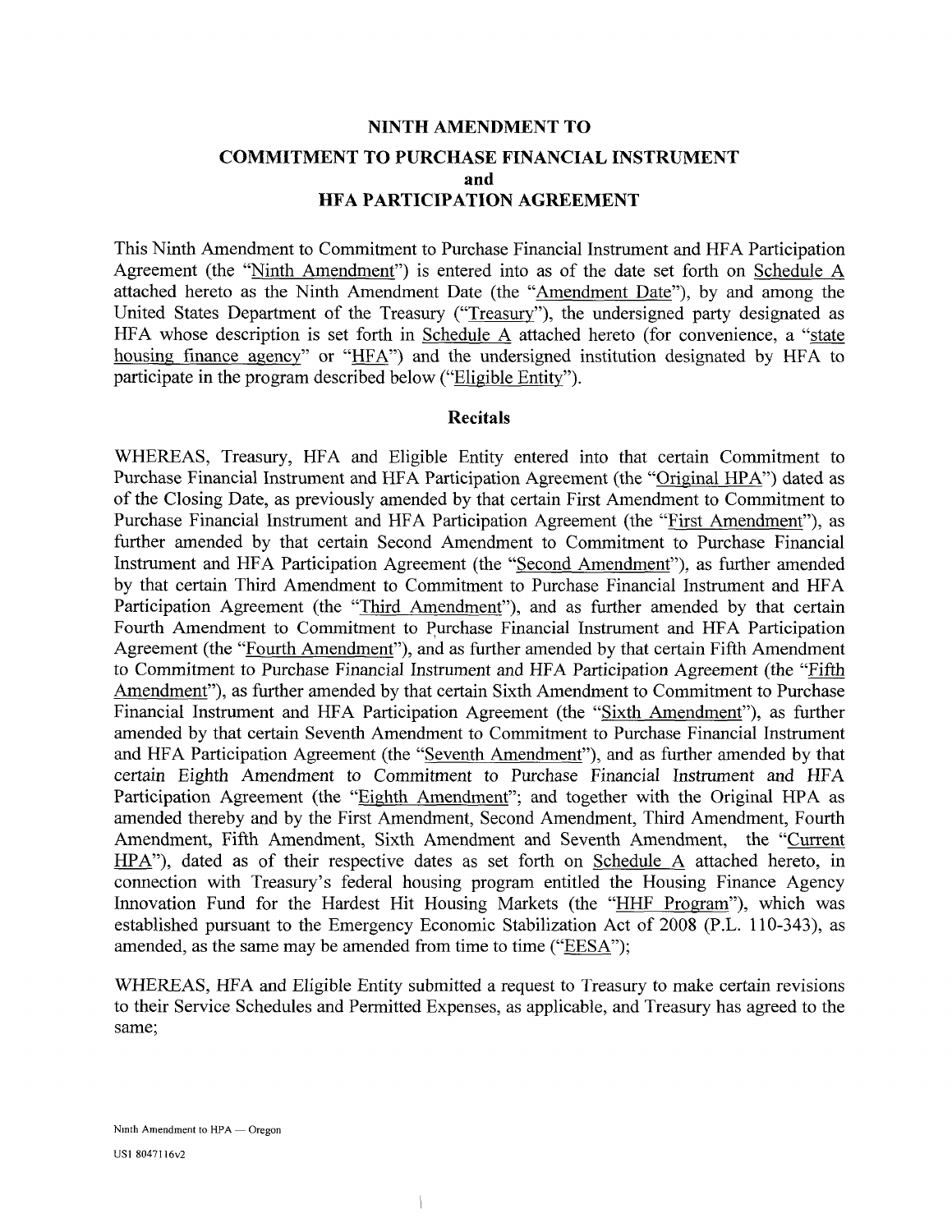WHEREAS, HFA, Eligible Entity and Treasury wish to enter into this Ninth Amendment to document all approved modifications to the Service Schedules and Permitted Expenses, as applicable;

Accordingly, in consideration of the representations, warranties, and mutual agreements set forth herein and for other good and valuable consideration, the receipt and sufficiency of which are hereby acknowledged, Treasury, HFA and Eligible Entity agree as follows.

#### **Agreement**

#### **1. Amendments**

A. Definitions. All references in the Current HPA to the "Agreement" shall mean the Current HPA, as further amended by this Ninth Amendment; and all references in the Current HPA to Schedules A or B shall mean the Schedules A or B attached to this Ninth Amendment. All references herein to the "HPA" shall mean the Current HPA, as further amended by this Ninth Amendment.

B. Schedule A. Schedule A attached to the Current HPA is hereby deleted in its entirety and replaced with Schedule A attached to this Ninth Amendment.

C. Schedule B. Schedule B attached to the Current HPA is hereby deleted in its entirety and replaced with Schedule B attached to this Ninth Amendment.

#### **2. Representations, Warranties and Covenants**

A. HFA and Eligible Entity. HFA and Eligible Entity, each for itself, make the following representations, warranties and covenants to Treasury and the truth and accuracy of such representations and warranties and compliance with and performance of such covenants are continuing obligations of HFA and Eligible Entity, each as to itself. In the event that any of the representations or warranties made herein cease to be true and correct or HFA or Eligible Entity breaches any of its covenants made herein, HFA or Eligible Entity, as the case may be, agrees to notify Treasury immediately and the same shall constitute an Event of Default under the HPA.

(1) HFA and Eligible Entity each hereby certifies, represents and warrants as of the date hereof that each of the representations and warranties of HFA or Eligible Entity, as applicable, contained in the HPA are true, correct, accurate and complete in all material respects as of the date hereof. All covenants of HFA or Eligible Entity, as applicable, contained in the HPA shall remain in full force and effect and neither HFA, nor Eligible Entity is in breach of any such covenant.

(2) Eligible Entity has the full corporate power and authority to enter into, execute, and deliver this Ninth Amendment and any other closing documentation delivered to Treasury in connection with this Ninth Amendment, and to perform its obligations hereunder and thereunder.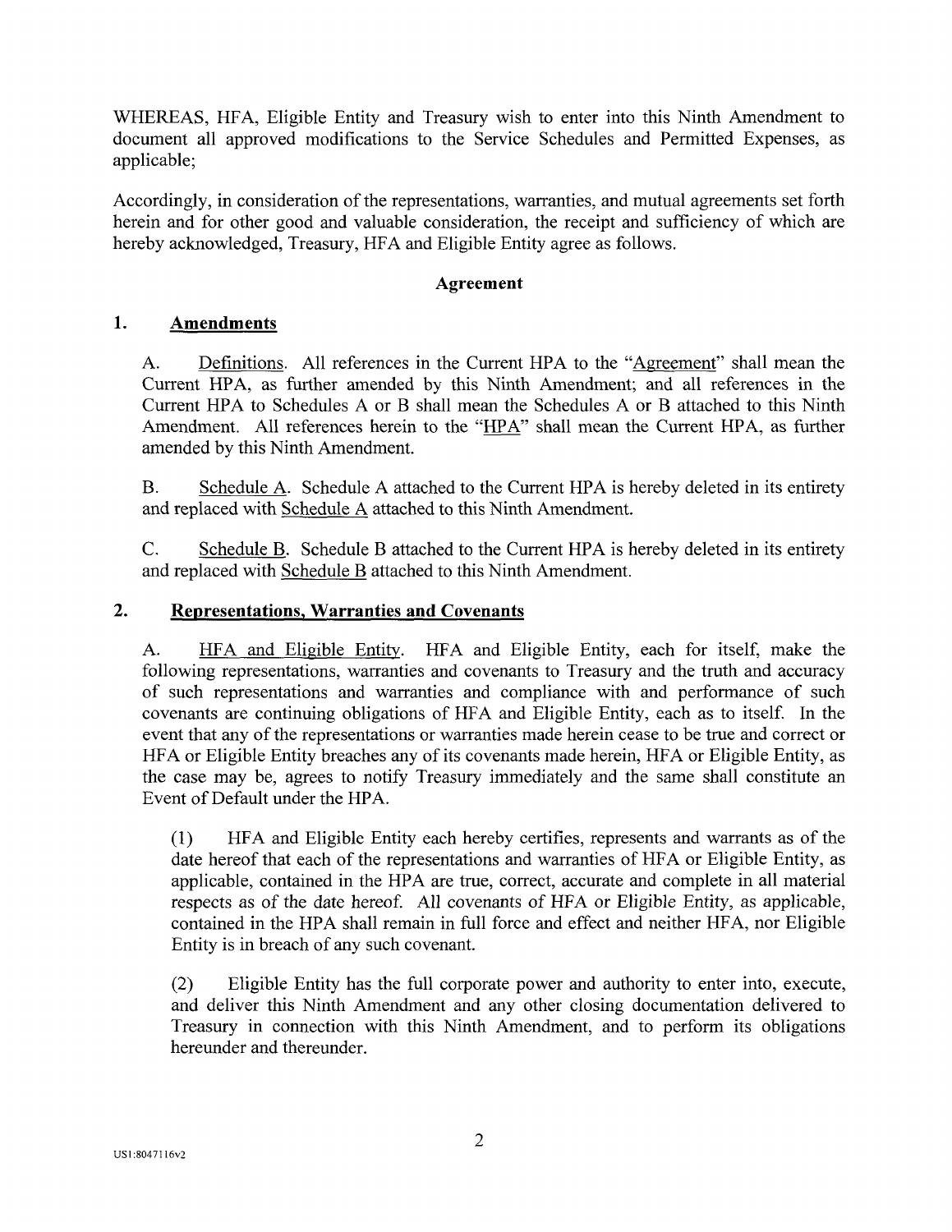(3) HFA has the full legal power and authority to enter into, execute, and deliver this Ninth Amendment and any other closing documentation delivered to Treasury in connection with this Ninth Amendment, and to perform its obligations hereunder and thereunder.

#### $\overline{3}$ . **Miscellaneous**

A. The recitals set forth at the beginning of this Ninth Amendment are true and accurate and are incorporated herein by this reference.

B. Capitalized terms used but not defined herein shall have the meanings ascribed to them in the HPA.

C. Any provision of the HPA that is determined to be prohibited or unenforceable in any jurisdiction shall, as to such jurisdiction, be ineffective to the extent of such prohibition or unenforceability without invalidating the remaining provisions of the HPA, and no such prohibition or unenforceability in any jurisdiction shall invalidate such provision in any other jurisdiction.

D. This Ninth Amendment may be executed in two or more counterparts (and by different parties on separate counterparts), each of which shall be deemed an original, but all of which together shall constitute one and the same instrument. Facsimile or electronic copies of this Ninth Amendment shall be treated as originals for all purposes.

#### [SIGNATURE PAGE FOLLOWS; REMAINDER OF PAGE INTENTIONALLY LEFT BLANK]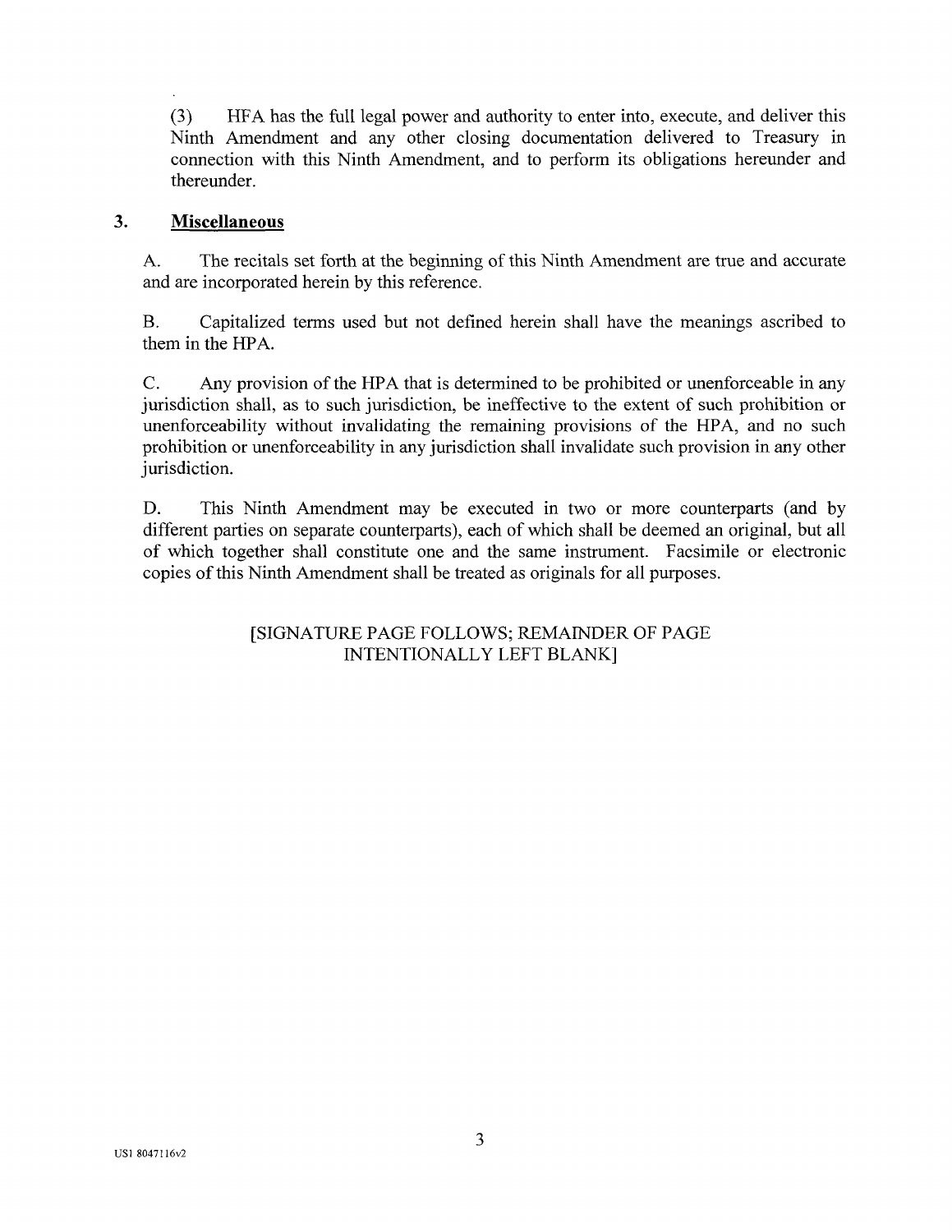**In Witness Whereof,** HFA, Eligible Entity and Treasury by their duly authorized officials hereby execute and deliver this Ninth Amendment to Commitment to Purchase Financial Instrument and HFA Participation Agreement as of the Amendment Date.

#### **HFA:** TREASURY:

OREGON HOUSING AND COMMUNITY **SERVICES** 

UNITED STATES DEPARTMENT OF THE TREASURY

By: /s/ Margaret S. Van Vliet Name: Margaret S. Van Vliet Title: Director

By:

Name: Timothy G. Massad Title: Assistant Secretary for Financial Stability

#### **ELIGIBLE ENTITY:**

OREGON AFFORDABLE HOUSING ASSISTANCE CORPORATION

- By: /s/ Diana Koppes Name: Diana Koppes Title: President
- By: *Is/Nancy Cain* Name: Nancy Cain Title: Treasurer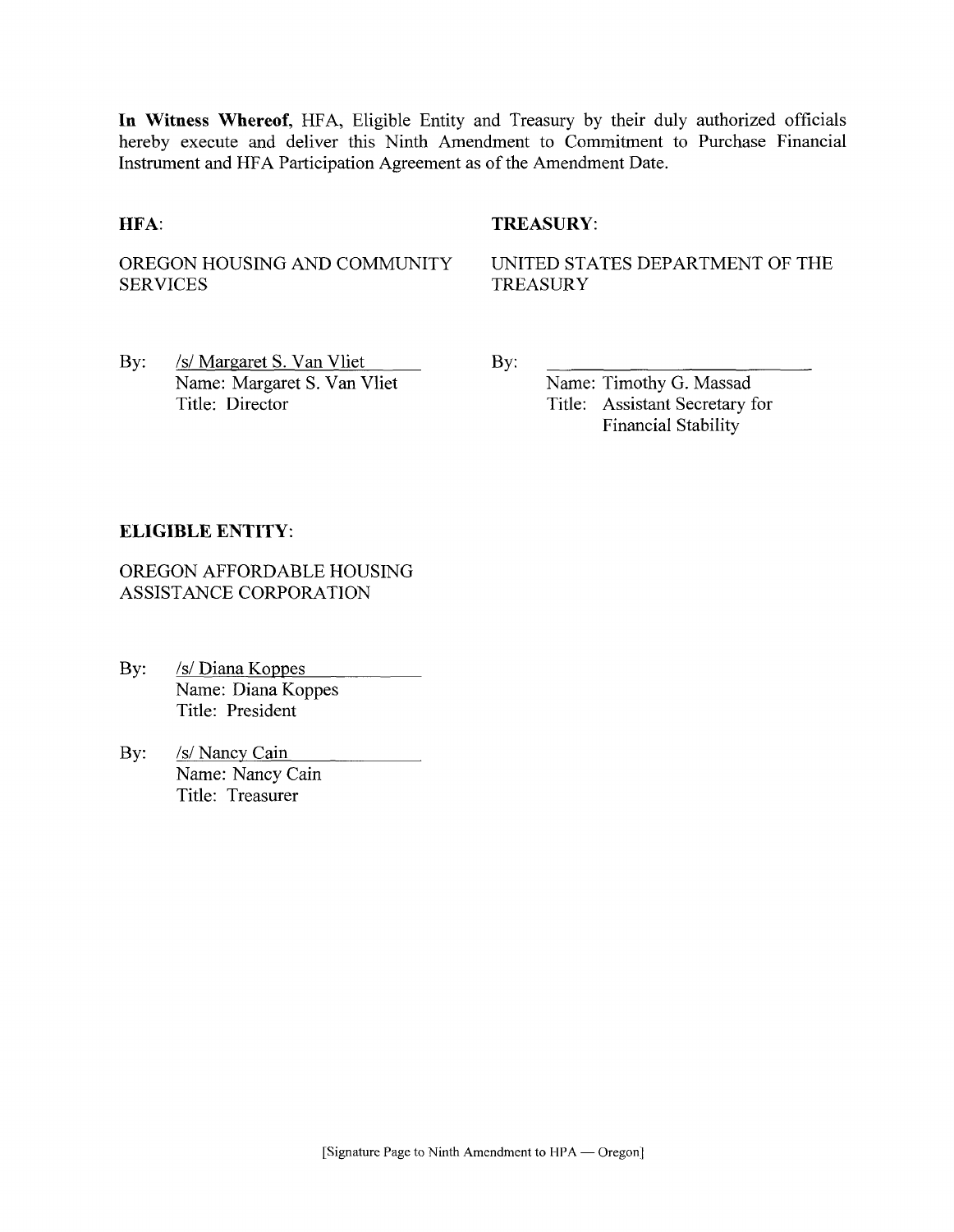In **Witness Whereof,** HFA, Eligible Entity and Treasury by their duly authorized officials hereby execute and deliver this Ninth Amendment to Commitment to Purchase Financial Instrument and HFA Participation Agreement as of the Amendment Date.

By: **/** 

#### HFA: TREASURY:

OREGON HOUSING AND COMMUNITY SERVICES

UNITED STATES DEPARTMENT OF THE **TREASURY** 

**By:** 

Name: Margaret S. Van Vliet Title: Director

Name: Timothy G. Massad Title: Assistant Secretary for Financial Stability

#### **ELIGIBLE ENTITY:**

OREGON AFFORDABLE HOUSING ASSISTANCE CORPORATION

By:

Name: Diana Koppes Title: President

By:

Name: Nancy Cain Title: Treasurer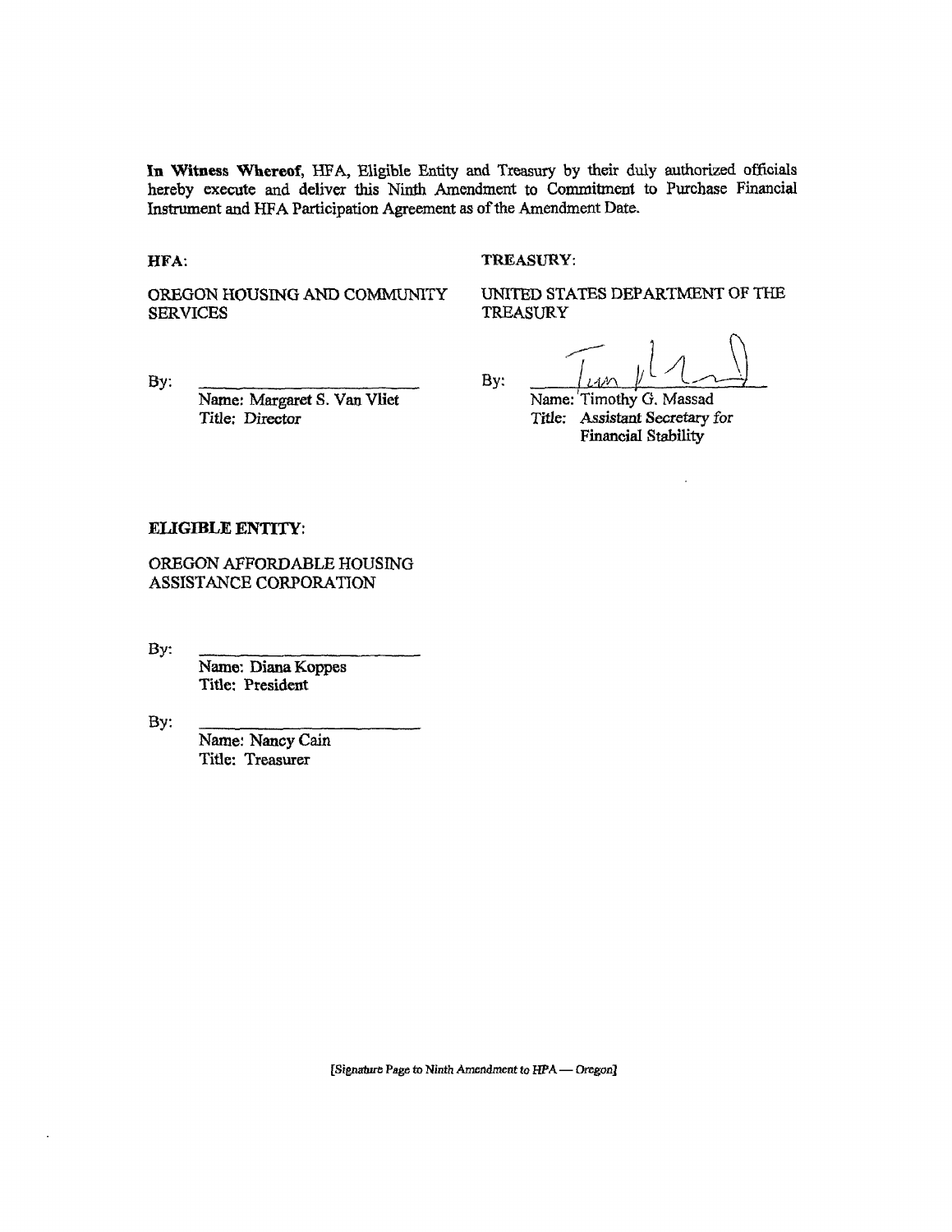## **EXHIBITS AND SCHEDULES**

- Schedule A Basic Information<br>Schedule B Service Schedules
- Schedule B Service Schedules<br>Schedule C Permitted Expense
- Permitted Expenses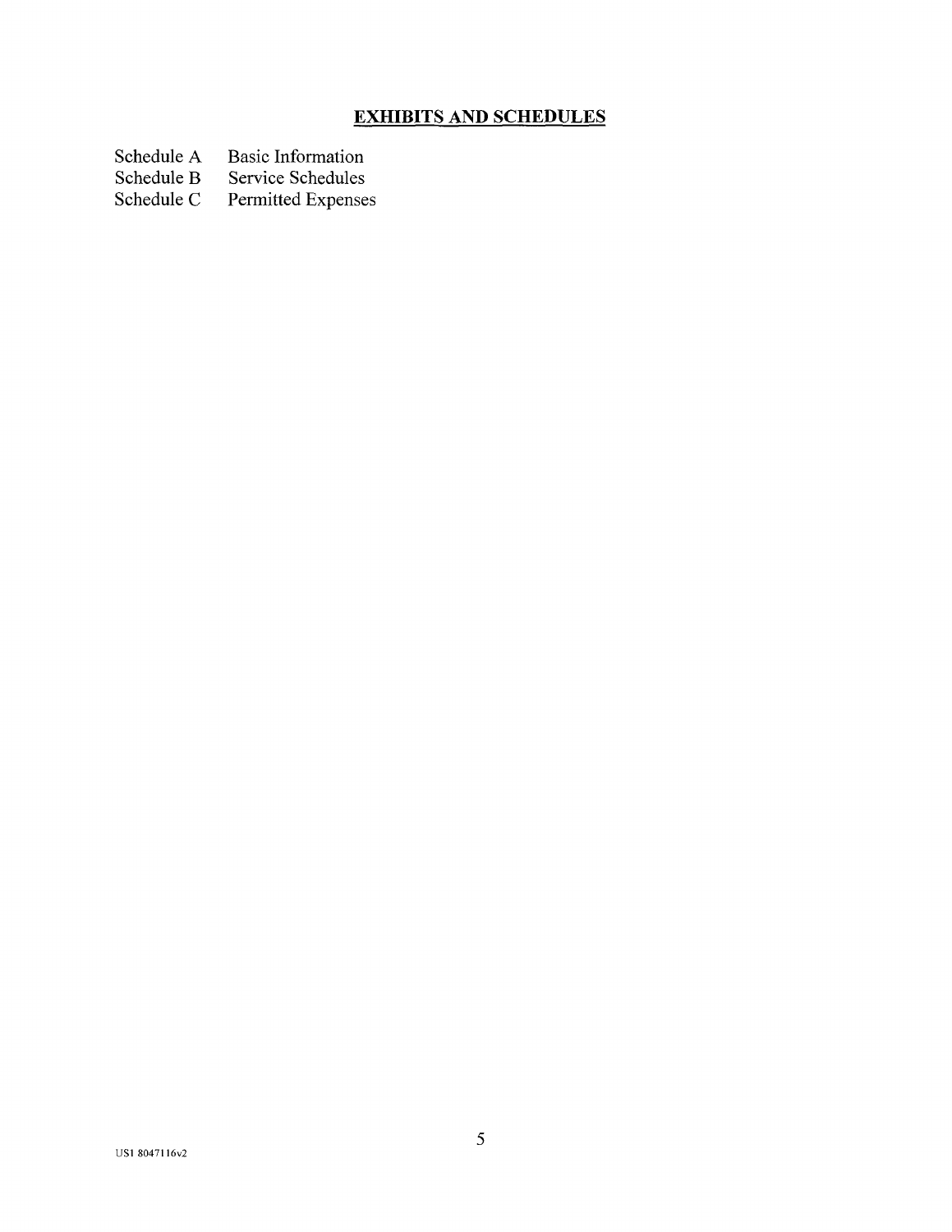#### **SCHEDULE A**

# **BASIC INFORMATION**

| Eligible Entity Information:<br>Name of the Eligible Entity: | Oregon Affordable Housing Assistance<br>Corporation |
|--------------------------------------------------------------|-----------------------------------------------------|
| Corporate or other organizational form:                      | Nonprofit corporation                               |
| Jurisdiction of organization:                                | Oregon                                              |
| Notice Information:                                          |                                                     |

| HFA Information:     |                                                                              |
|----------------------|------------------------------------------------------------------------------|
| Name of HFA:         | Oregon Housing and Community Services                                        |
| Organizational form: | A department of the State of Oregon under<br>the laws of the State of Oregon |
| Date of Application: | June 1, 2010                                                                 |
| Date of Action Plan: | September 1, 2010                                                            |
| Notice Information:  |                                                                              |

| Program Participation Cap:                                                   | \$220,042,786.00 |
|------------------------------------------------------------------------------|------------------|
| Portion of Program Participation Cap<br>Representing Original HHF Funds:     | \$88,000,000.00  |
| Portion of Program Participation Cap<br>Representing Unemployment HHF Funds: | \$49,294,215.00  |

 $\mathcal{L}^{\text{max}}_{\text{max}}$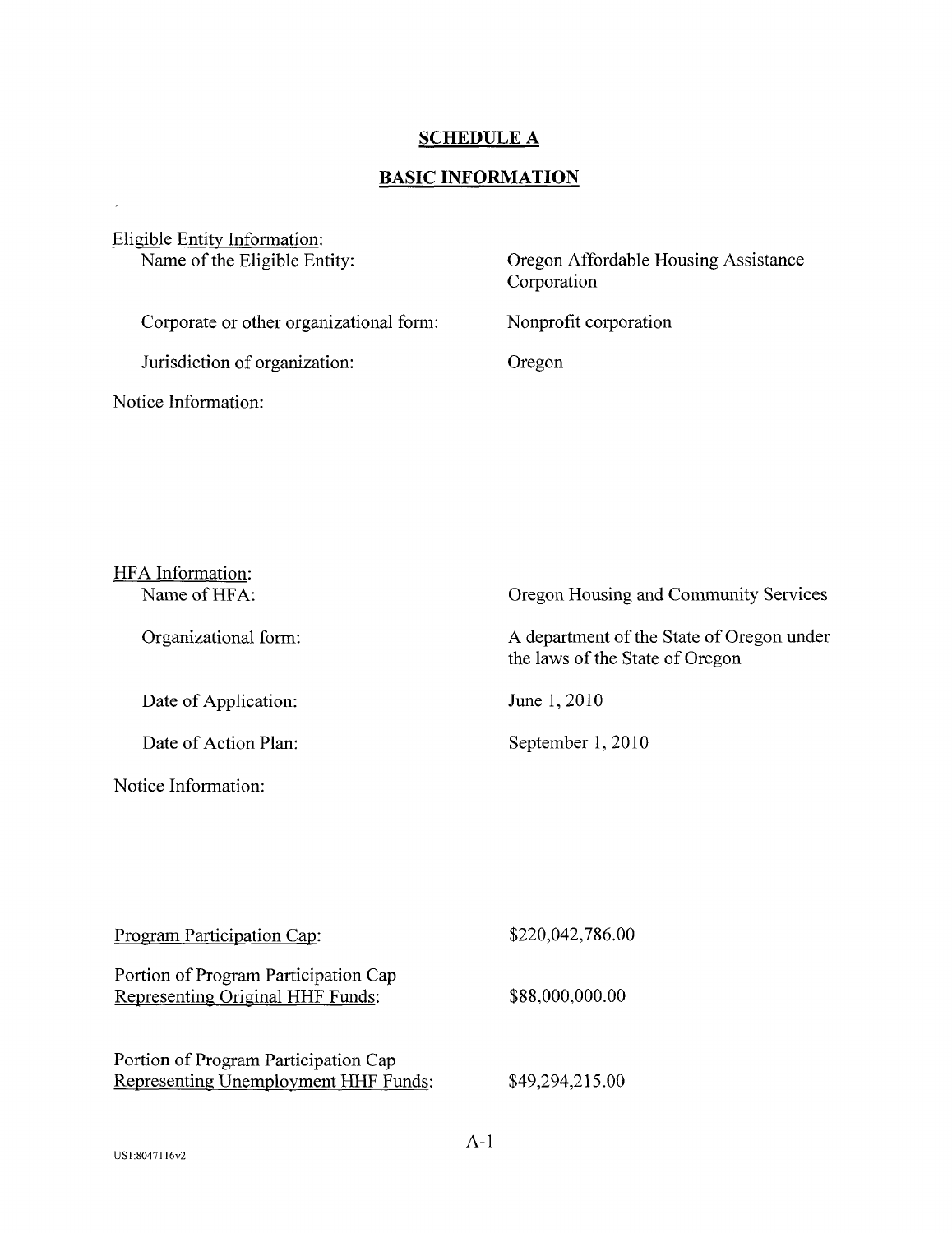| Permitted Expenses:                                    | \$35,207,199.00                                                                                                                                           |
|--------------------------------------------------------|-----------------------------------------------------------------------------------------------------------------------------------------------------------|
| Closing Date:                                          | August 3, 2010                                                                                                                                            |
| <b>First Amendment Date:</b>                           | September 23, 2010                                                                                                                                        |
| Second Amendment Date:                                 | September 29, 2010                                                                                                                                        |
| Third Amendment Date:                                  | December 16, 2010                                                                                                                                         |
| Fourth Amendment Date:                                 | March 31, 2011                                                                                                                                            |
| <b>Fifth Amendment Date:</b>                           | May 25, 2011                                                                                                                                              |
| <b>Sixth Amendment Date:</b>                           | September 28, 2011                                                                                                                                        |
| <b>Seventh Amendment Date:</b>                         | December 8, 2011                                                                                                                                          |
| <b>Eighth Amendment Date:</b>                          | March 29, 2012                                                                                                                                            |
| <b>Ninth Amendment Date:</b>                           | July 17, 2012                                                                                                                                             |
| <b>Eligible Entity Depository Account Information:</b> | See account information set forth in the<br>Depository Account Control Agreement<br>between Treasury and Eligible<br>Entity<br>regarding the HHF Program. |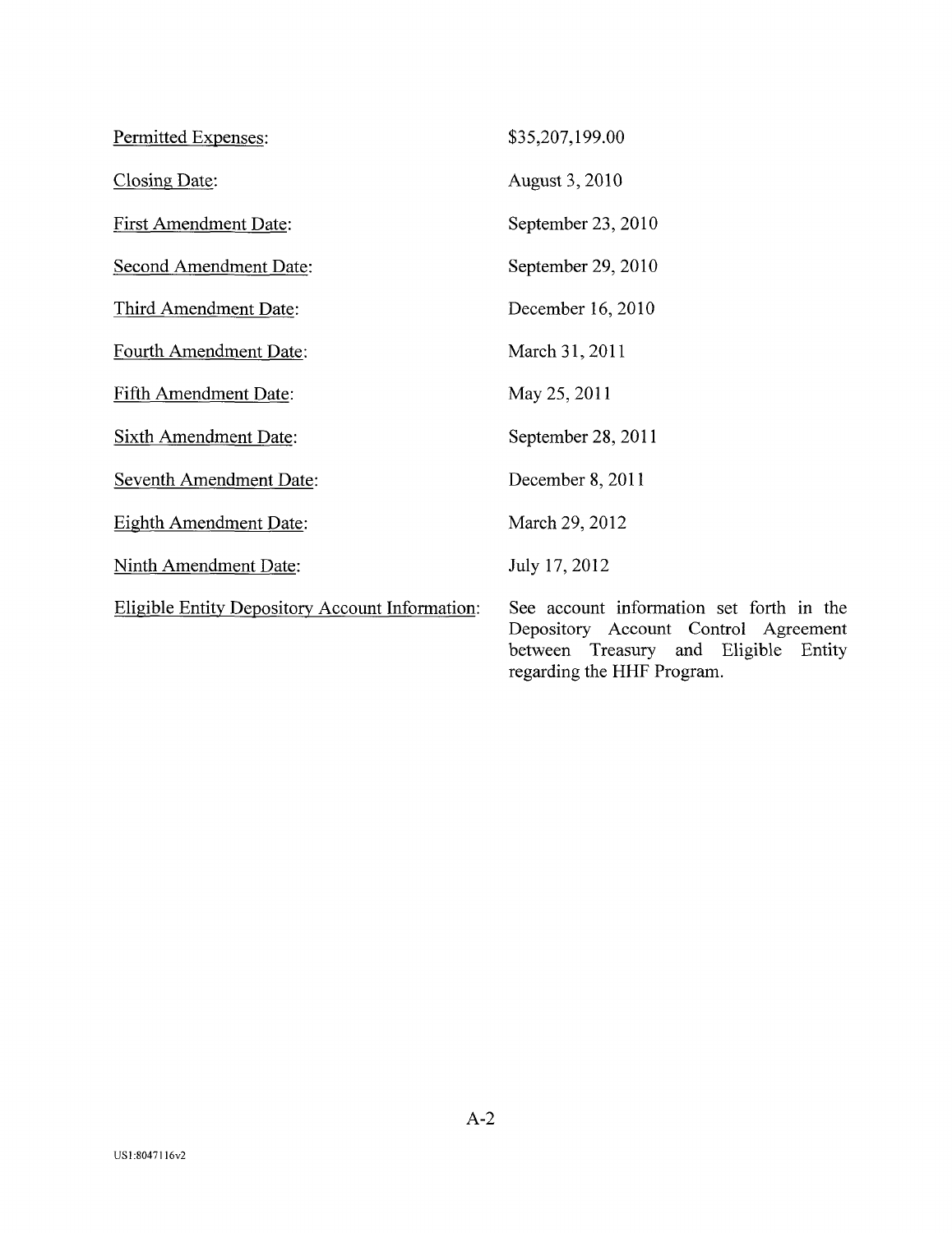#### SCHEDULE B

#### SERVICE SCHEDULES

The Service Schedules attached as Schedule B to the Current HPA are hereby deleted in their entirety and replaced with the attached Service Schedules (numbered sequentially as Service Schedule B-l, Service Schedule B-2, et. seq.), which collectively comprise Schedule B to the HPA.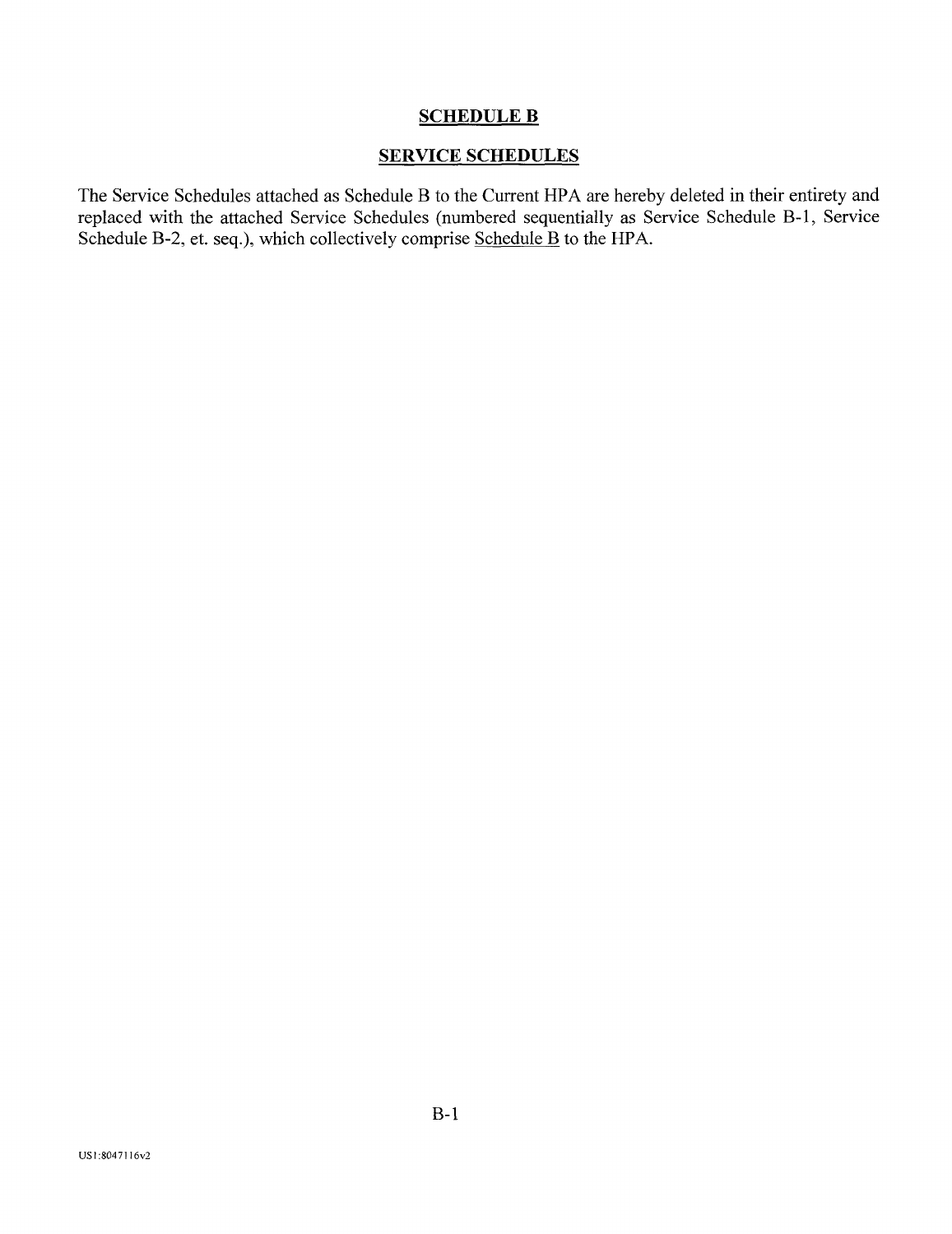#### **Oregon Affordable Housing Assistance Corporation Loan Modification Assistance Program Summary Guidelines**

| 1. | <b>Program Overview</b>                                                        | The Loan Modification Assistance Program will provide funds to<br>assist financially distressed borrowers in achieving modification<br>of their home loans.                                                                                                                                                                                                                                                                                                                                                                                                                                                                                                                                                                                                                   |
|----|--------------------------------------------------------------------------------|-------------------------------------------------------------------------------------------------------------------------------------------------------------------------------------------------------------------------------------------------------------------------------------------------------------------------------------------------------------------------------------------------------------------------------------------------------------------------------------------------------------------------------------------------------------------------------------------------------------------------------------------------------------------------------------------------------------------------------------------------------------------------------|
|    |                                                                                | Under the Program, a one-time contribution of funds will be made<br>to a homeowner's lender/servicer to be used to fill a financial gap<br>that limits a homeowner's eligibility for a loan modification.<br>Funds may be used to reduce the outstanding principal balance,<br>pay delinquent escrow or arrearages, or strategically apply<br>resources to ensure a net present value test is positive.<br>Modification must result in a loan to value ratio of no more than<br>125 percent, a total debt-to-income equal to or less than 50<br>percent, and a mortgage payment (including principal, interest,<br>taxes, and insurance) of no more than 31 percent of a<br>homeowner's income. The Program is designed to work with both<br>HAMP and non-HAMP modifications. |
| 2. | <b>Program Goals</b>                                                           | To provide a quick infusion of funds that will allow for a<br>successful loan modification. Without these additional funds,<br>homeowners would be ineligible for modification.                                                                                                                                                                                                                                                                                                                                                                                                                                                                                                                                                                                               |
| 3. | <b>Target Population/</b><br><b>Areas</b>                                      | The Program will be available in all counties in Oregon to<br>households with incomes equal to or less than 120 percent of state<br>median income. The substantial majority of funding (80 percent)<br>will be provided to those counties identified as hardest hit (20).                                                                                                                                                                                                                                                                                                                                                                                                                                                                                                     |
| 4. | <b>Program Allocation</b><br>(Excluding<br>Administrative<br><b>Expenses</b> ) | \$10,500,000.00                                                                                                                                                                                                                                                                                                                                                                                                                                                                                                                                                                                                                                                                                                                                                               |
| 5. | <b>Borrower Eligibility</b><br>Criteria                                        | The homeowner must have a current household income equal to<br>or less than 120 percent of state median income. A homeowner<br>who has a loan financed in whole or in part by bonds that are tax-<br>exempt under IRC section 143 is presumed to satisfy income<br>limits.                                                                                                                                                                                                                                                                                                                                                                                                                                                                                                    |
|    |                                                                                | The homeowner's current first-lien mortgage must have<br>originated before January 1, 2009.                                                                                                                                                                                                                                                                                                                                                                                                                                                                                                                                                                                                                                                                                   |
|    |                                                                                | Homeowner must have either been denied for, or must be in the<br>process of receiving, a loan modification.                                                                                                                                                                                                                                                                                                                                                                                                                                                                                                                                                                                                                                                                   |
|    |                                                                                | The homeowner must complete and sign a financial hardship                                                                                                                                                                                                                                                                                                                                                                                                                                                                                                                                                                                                                                                                                                                     |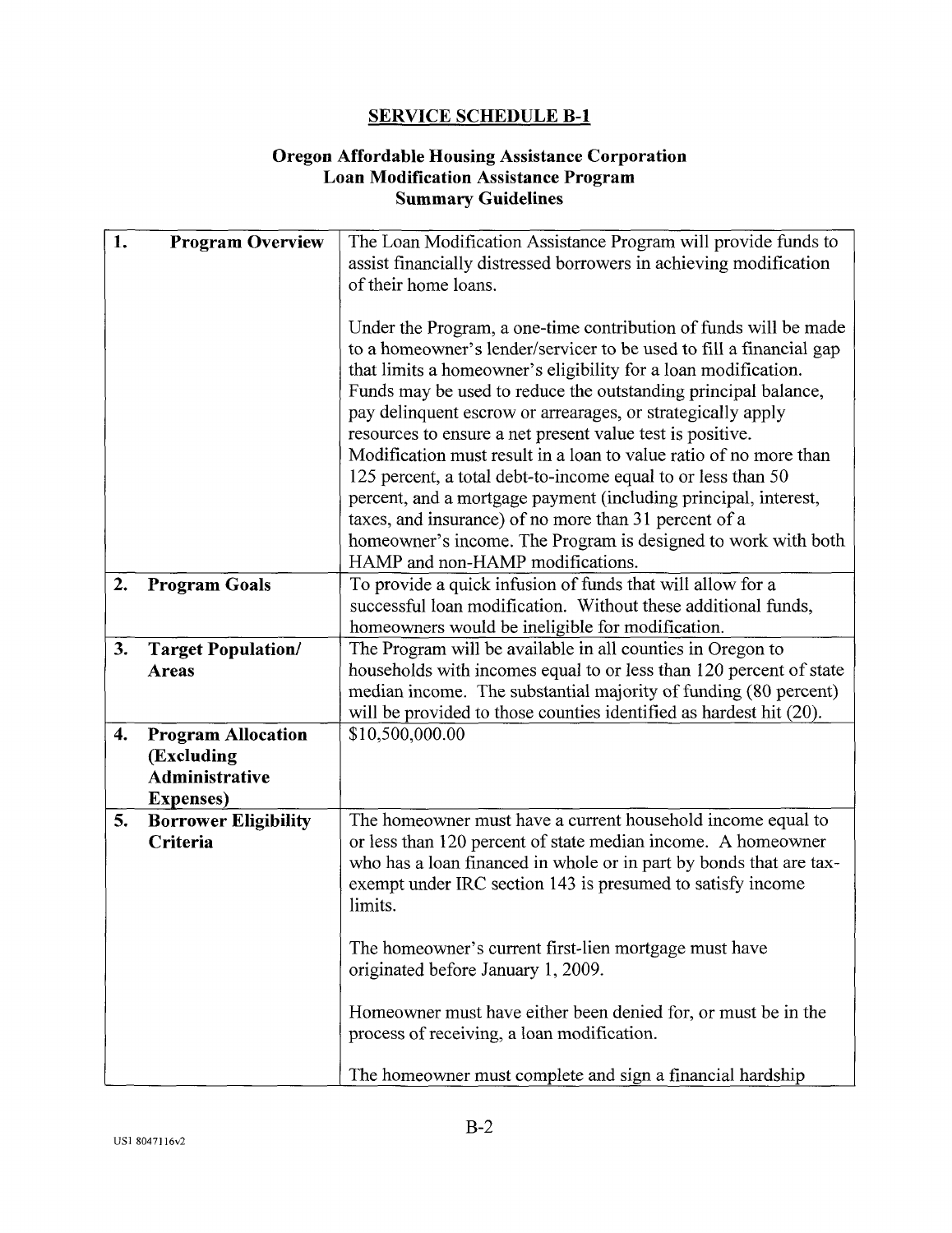|    |                                           | affidavit attesting to the prior loss of income or other applicable                                                                 |
|----|-------------------------------------------|-------------------------------------------------------------------------------------------------------------------------------------|
|    |                                           | financial hardship.                                                                                                                 |
|    |                                           | The homeowner cannot own other residential real property.                                                                           |
|    |                                           | The homeowner, in connection with a mortgage or real estate                                                                         |
|    |                                           | transaction, cannot have been convicted, within the last 10 years,                                                                  |
|    |                                           | of any one of the following: (A) felony larceny, theft, fraud or                                                                    |
|    |                                           | forgery, $(B)$ money laundering or $(C)$ tax evasion.                                                                               |
|    |                                           | Modification must result in a loan-to-value ratio of no more than                                                                   |
|    |                                           | 125 percent.                                                                                                                        |
| 6. | Property/Loan                             | The subject property must be an owner-occupied, primary                                                                             |
|    | <b>Eligibility Criteria</b>               | residence and be located in Oregon. Manufactured homes are                                                                          |
|    |                                           | eligible only if the structure is recorded in the county's deed                                                                     |
|    |                                           | records.                                                                                                                            |
|    |                                           |                                                                                                                                     |
|    |                                           | The unpaid principal balance of the homeowner's first-lien                                                                          |
|    |                                           | mortgage cannot exceed \$729,750.                                                                                                   |
|    |                                           | The homeowner cannot own other residential real property.                                                                           |
| 7. | <b>Program Exclusions</b>                 | Owners of second homes or investment properties.                                                                                    |
|    |                                           |                                                                                                                                     |
| 8. | <b>Structure of</b><br><b>Assistance</b>  | Funding from the Program will be structured as a five-year non-<br>recourse, zero-percent forgivable, non-amortizing loan for which |
|    |                                           | a second lien will be recorded against the property. Twenty                                                                         |
|    |                                           | percent of the loan will be forgiven for each year it is outstanding.                                                               |
|    |                                           | If property is sold or refinanced prior to the loan termination date,                                                               |
|    |                                           | funds will be recovered should sufficient equity be available from                                                                  |
|    |                                           | the transaction. Recovered funds will be recycled in order to                                                                       |
|    |                                           | provide additional program assistance until December 31, 2017,                                                                      |
|    |                                           | at which time any recovered funds will be returned to Treasury.                                                                     |
| 9. | <b>Per Household</b><br><b>Assistance</b> | Maximum is \$10,000.                                                                                                                |
|    | 10. Duration of Assistance                | One-time payment on behalf of borrower to lender/servicer.                                                                          |
|    | 11. Estimated Number of                   | An estimated 1,050 homeowners will receive assistance.                                                                              |
|    | Participating                             |                                                                                                                                     |
|    | Households                                |                                                                                                                                     |
|    | 12. Program Inception/                    | It is expected that the Program will begin in January 2013 and                                                                      |
|    | <b>Duration</b>                           | will last 12 months.                                                                                                                |
|    | 13. Program Interactions                  | None.                                                                                                                               |
|    | with Other Programs                       |                                                                                                                                     |
|    | (e.g. other HFA<br>programs)              |                                                                                                                                     |
|    | 14. Program Interactions                  | The Program will only function directly with the existing HAMP                                                                      |
|    | with HAMP                                 | program or other modification programs offered by servicers                                                                         |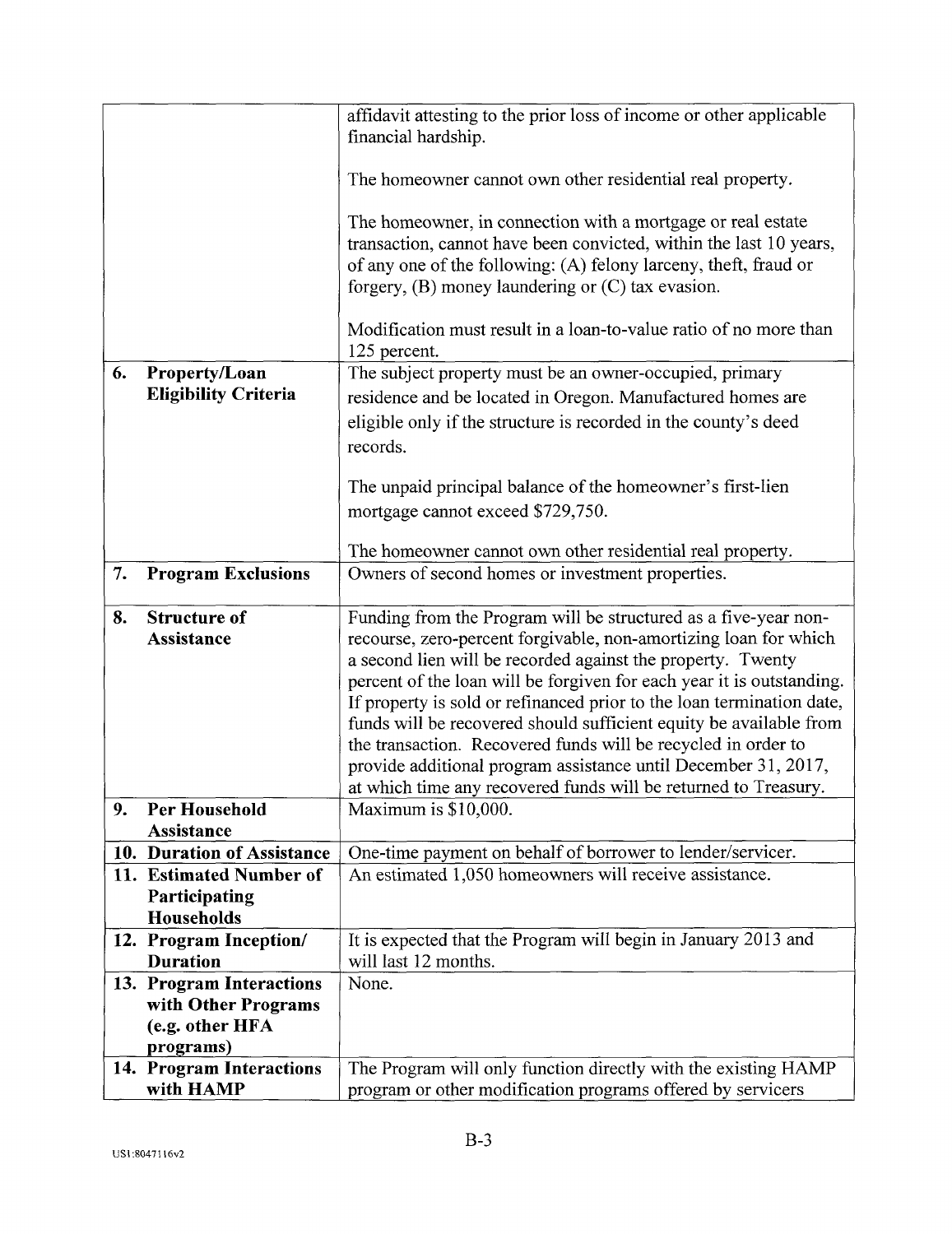|                      | and/or lenders. The Program is not anticipated to work with the  |
|----------------------|------------------------------------------------------------------|
|                      | other Hardest Hit Fund programs; however, it will work with non- |
|                      | HAMP modification programs offered through lenders/servicers.    |
|                      | In those cases, Program funds will be used when an investment of |
|                      | \$10,000 or less will facilitate a successful loan modification. |
| 15. Program Leverage | Servicers will not charge administrative fees and waive all      |
| with Other Financial | administrative fees accrued prior to modification.               |
| <b>Resources</b>     |                                                                  |
| 16. Qualify as an    | $\Box$ Yes $\Box$ No                                             |
| Unemployment         |                                                                  |
| Program              |                                                                  |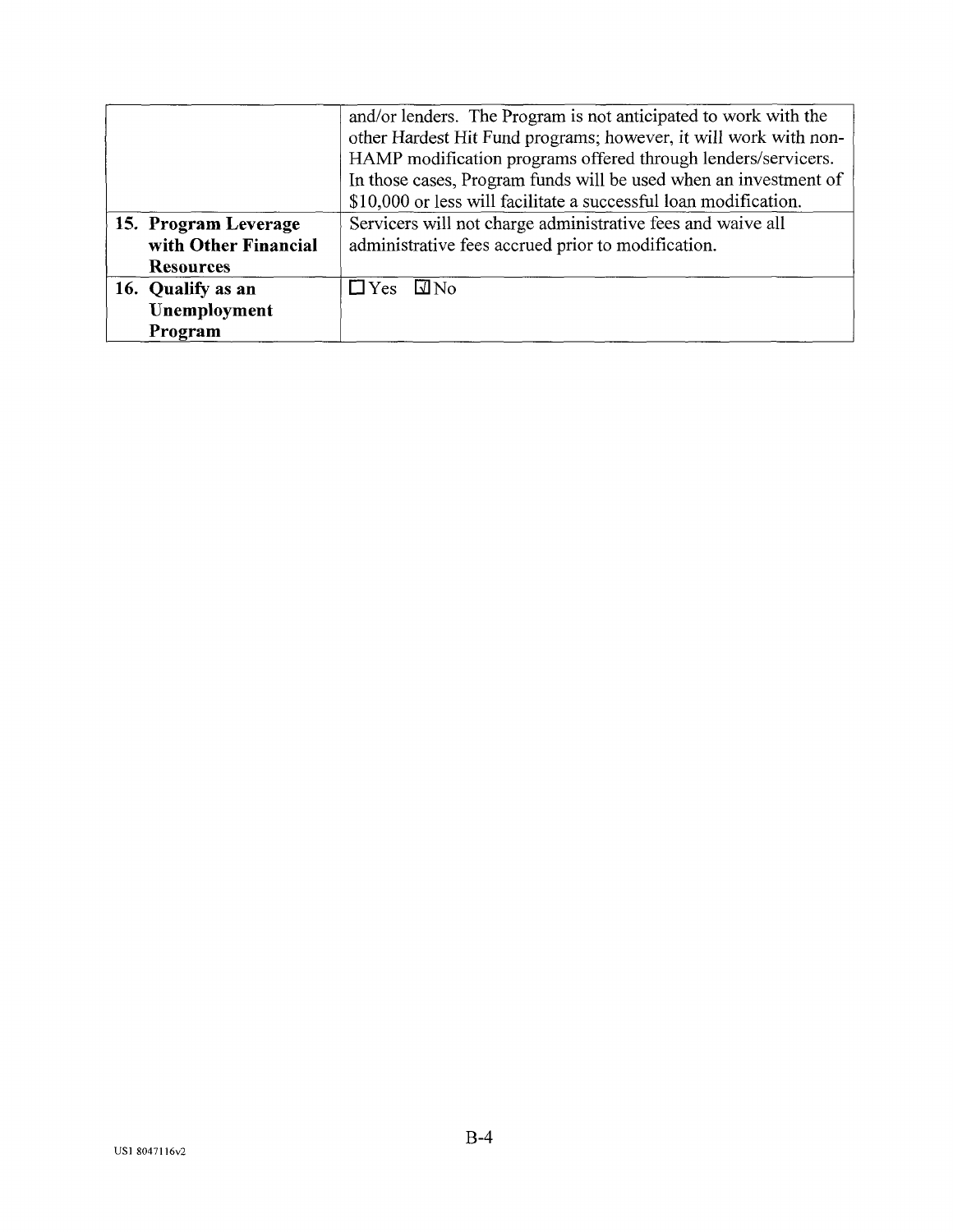#### **Oregon Affordable Housing Assistance Corporation Mortgage Payment Assistance Program Summary Guidelines**

| 1. | <b>Program Overview</b>                                                        | This schedule applies to applications initiated after the<br>effective date of the Sixth Amendment to Commitment to<br><b>Purchase Financial Instrument and HFA Participation</b><br>Agreement.                                                                                                                                                                                                                       |
|----|--------------------------------------------------------------------------------|-----------------------------------------------------------------------------------------------------------------------------------------------------------------------------------------------------------------------------------------------------------------------------------------------------------------------------------------------------------------------------------------------------------------------|
|    |                                                                                | The Mortgage Payment Assistance Program will provide up to 12<br>months' of mortgage payment assistance or \$20,000, whichever is<br>used first. This temporary assistance will be provided on behalf of<br>homeowners who are receiving unemployment insurance benefits.                                                                                                                                             |
|    |                                                                                | The state's foreclosure counseling network will serve as the<br>administrative entry point for application processing.                                                                                                                                                                                                                                                                                                |
|    |                                                                                | Oregon Affordable Housing Assistance Corporation (OAHAC)<br>will, on behalf of an eligible borrower, make a full monthly<br>payment to the servicer until the applicable program cap is<br>reached, or until the borrower has become re-employed. In order<br>to receive such monthly assistance payments, eligible borrowers<br>must sign an affidavit certifying their continued eligibility at least<br>quarterly. |
| 2. | <b>Program Goals</b>                                                           | The assistance provided by the Mortgage Payment Assistance<br>Program will allow qualified borrowers to search for work or<br>obtain job training without fear of losing their home. The purpose<br>of this program is to assist borrowers until they can obtain<br>sufficient income to resume scheduled mortgage payments or<br>qualify for a modified mortgage payment.                                            |
| 3. | <b>Target Population/</b><br><b>Areas</b>                                      | The Program will be available to homeowners receiving<br>unemployment insurance benefits at the time of initial<br>application.                                                                                                                                                                                                                                                                                       |
| 4. | <b>Program Allocation</b><br>(Excluding<br>Administrative<br><b>Expenses</b> ) | \$126,000,000.00                                                                                                                                                                                                                                                                                                                                                                                                      |
| 5. | <b>Borrower Eligibility</b><br>Criteria                                        | The borrower must be receiving unemployment insurance<br>benefits at time of initial application.                                                                                                                                                                                                                                                                                                                     |
|    |                                                                                | The borrower must complete and sign a financial hardship<br>affidavit attesting to the prior loss of income or other applicable<br>financial hardship.                                                                                                                                                                                                                                                                |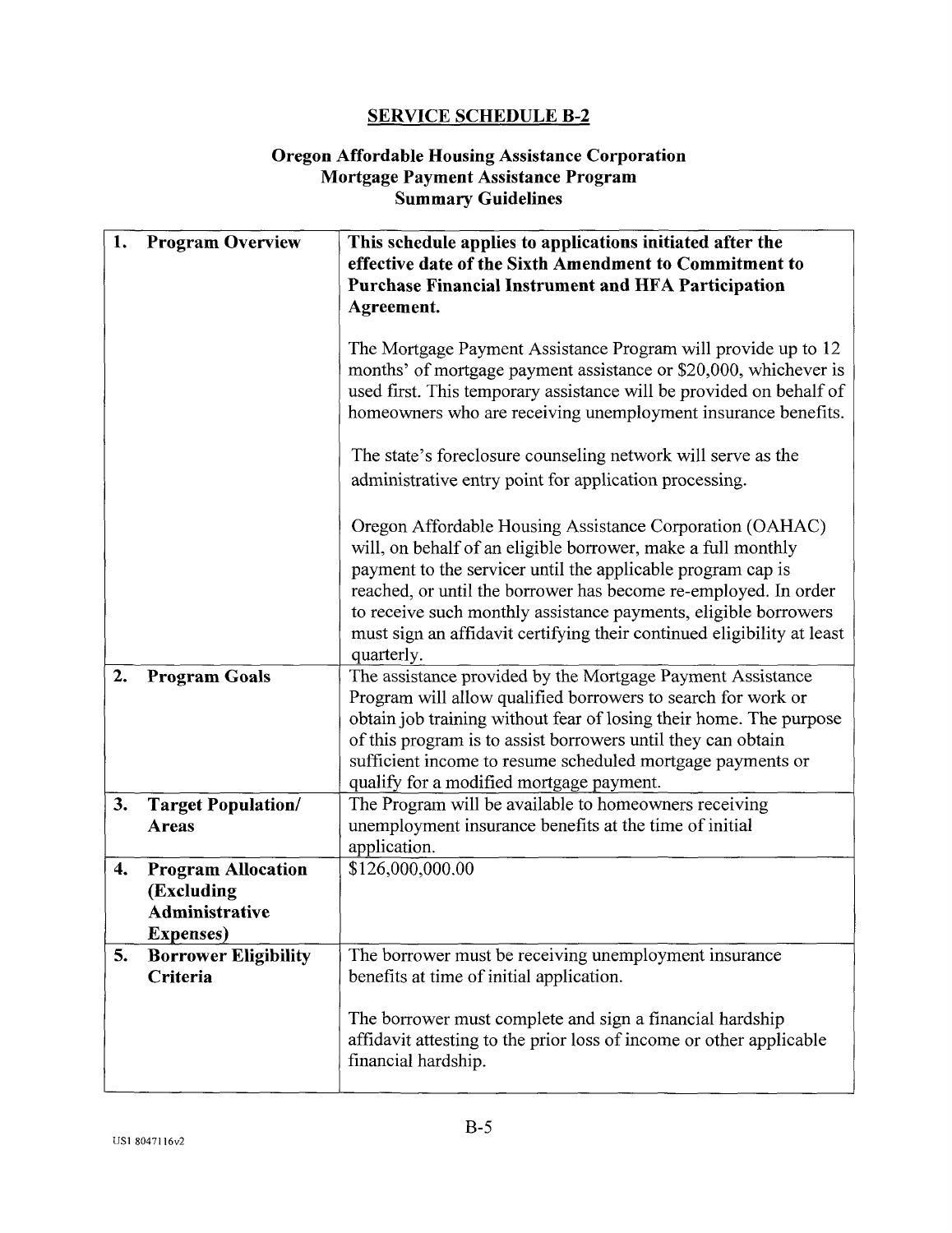|    |                                | The borrower, in connection with a mortgage or real estate          |
|----|--------------------------------|---------------------------------------------------------------------|
|    |                                | transaction, cannot have been convicted, within the last 10 years,  |
|    |                                | of any one of the following: (A) felony larceny, theft, fraud or    |
|    |                                | forgery, (B) money laundering or (C) tax evasion.                   |
| 6. | Property/Loan                  | The subject property must be a one unit, single family, owner-      |
|    | Eligibility Criteria           | occupied, primary residence and be located in Oregon.               |
|    |                                |                                                                     |
|    |                                | The unpaid principal balance of the borrower's first-lien mortgage  |
|    |                                | cannot exceed the Federal Housing Administration loan limit, as     |
|    |                                | effective on November 18, 2011, for the county in which the         |
|    |                                | subject property is located.                                        |
| 7. | Program Exclusions             | The borrower cannot be in active bankruptcy.                        |
|    |                                |                                                                     |
|    |                                | The borrower's first-lien mortgage cannot be a home equity line     |
|    |                                |                                                                     |
|    |                                | of credit, land sale contract, or otherwise privately financed      |
|    |                                | mortgage.                                                           |
|    |                                |                                                                     |
|    |                                | The borrower cannot own other residential real property.            |
|    |                                |                                                                     |
|    |                                | The subject property cannot be a condominium or townhome.           |
| 8. | <b>Structure of Assistance</b> | The Program is envisioned as a revolving fund. The Program will     |
|    |                                | make a five-year, non-recourse, zero-percent, forgivable, non-      |
|    |                                | amortizing loan for which a junior lien will be recorded against    |
|    |                                | the property. Twenty percent of the loan will be forgiven for each  |
|    |                                | year the loan is outstanding. If the property is sold or refinanced |
|    |                                | prior to the loan termination date, the Program will recover funds  |
|    |                                | should sufficient equity be available from the transaction. The     |
|    |                                | Program will recycle recovered funds in order to provide            |
|    |                                | additional program assistance until December 31, 2017, at which     |
|    |                                | time any recovered funds will be returned to Treasury.              |
| 9. | Per Household                  | Maximum benefit is \$20,000 per borrower.                           |
|    | Assistance                     |                                                                     |
|    | 10. Duration of Assistance     | 12 months.                                                          |
|    | 11. Estimated Number of        | At a minimum, this program will help 8,250 homeowners.              |
|    | Participating                  |                                                                     |
|    | Households                     |                                                                     |
|    | 12. Program Inception/         | The Program began in December 2010 and is expected to last 36       |
|    | Duration                       | months.                                                             |
|    | 13. Program Interactions       | Some borrowers may have loans funded by Oregon Housing and          |
|    | with Other Programs            | Community Services and will also be eligible for the Loan           |
|    | (e.g. other HFA                | Preservation Program.                                               |
|    | programs)                      |                                                                     |
|    | 14. Program Interactions       | HHF Funds will generally be utilized prior to the UP forbearance    |
|    | with HAMP                      | described in Supplemental Directive 10-04 and/or GSE                |
|    |                                | forbearance programs, unless the borrower has already received      |
|    |                                | forbearance under those programs. When appropriate, however,        |
|    |                                |                                                                     |

 $\mathcal{L}(\mathcal{A})$  .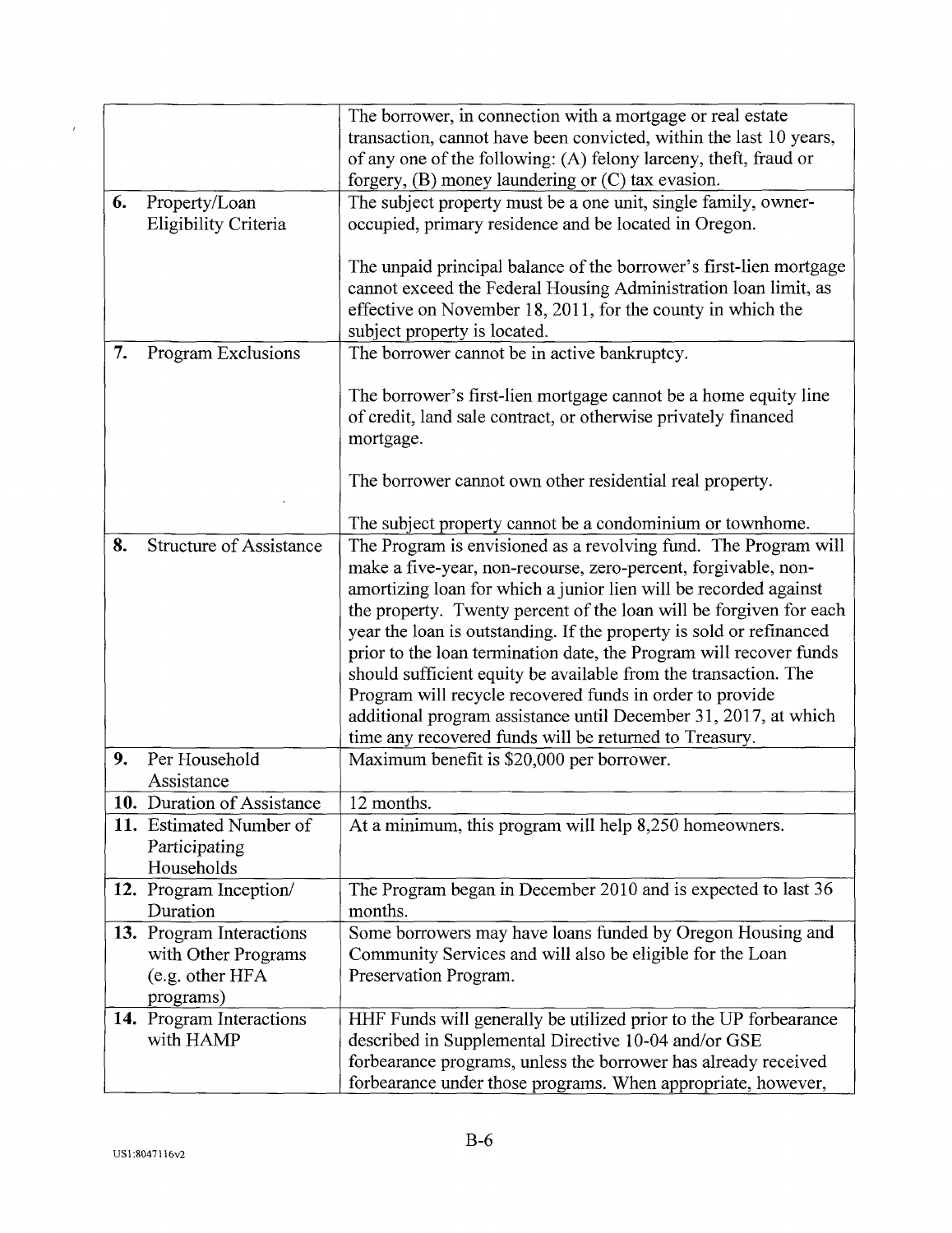|                                                           | servicers should provide UP or other forbearance to eligible<br>borrowers who are being evaluated for Mortgage Payment<br>Assistance by OAHAC.                                                                                                                                                                |
|-----------------------------------------------------------|---------------------------------------------------------------------------------------------------------------------------------------------------------------------------------------------------------------------------------------------------------------------------------------------------------------|
|                                                           | If borrowers are considering HAMP as an option, they must be<br>evaluated for HAMP at the earlier of reemployment or expiration<br>of HFA mortgage assistance benefits.                                                                                                                                       |
| 15. Program Leverage with<br>Other Financial<br>Resources | Servicers will not charge administrative fees (e.g., NSF, late<br>charges) in any month where a full contract payment is made. If<br>the loan is reinstated or modified following HFA mortgage<br>assistance, servicers will waive all administrative fees accrued<br>since the beginning of the delinquency. |
| 16. Qualify as an<br>Unemployment<br>Program              | $\boxtimes$ Yes $\square$ No                                                                                                                                                                                                                                                                                  |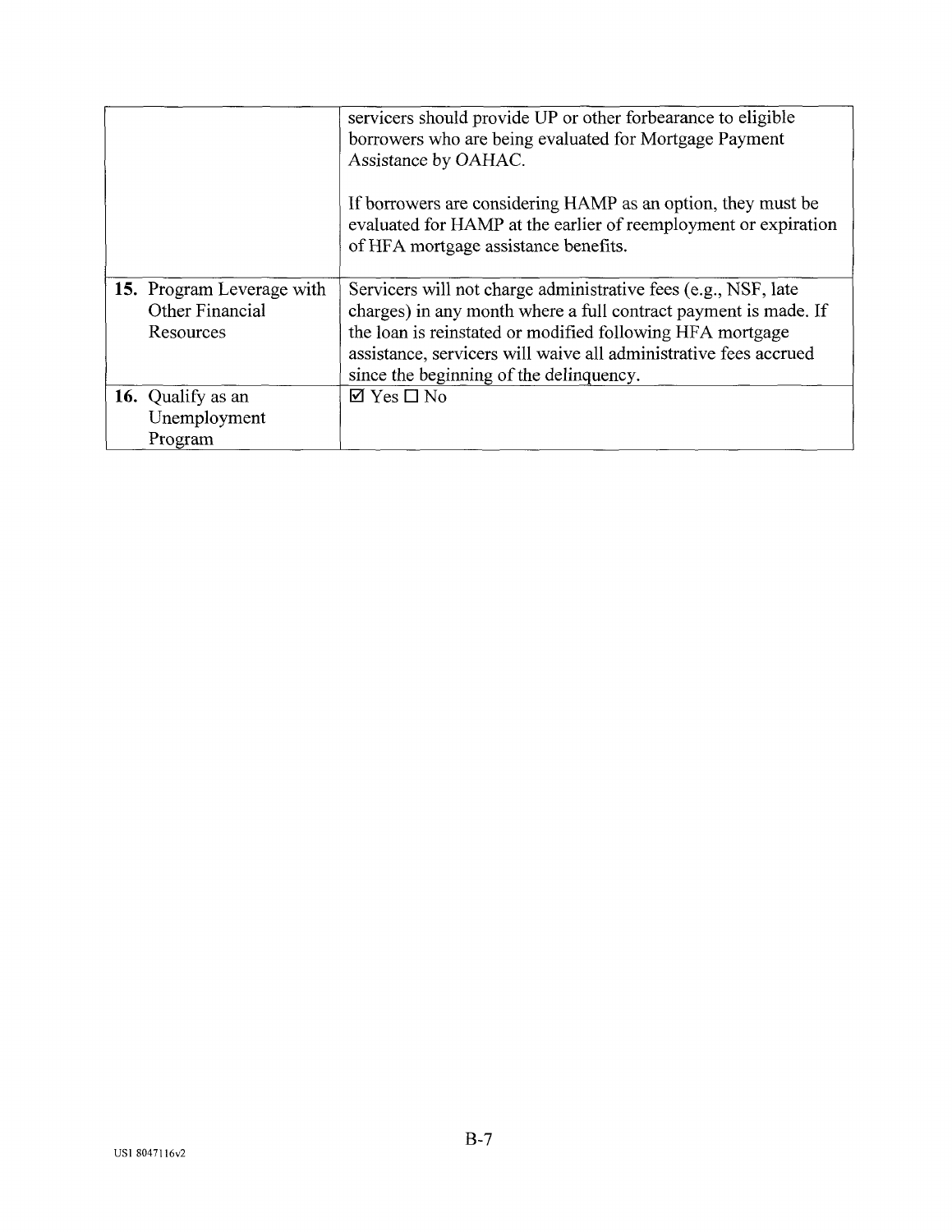#### **Oregon Affordable Housing Assistance Corporation Loan Preservation Assistance Program Summary Guidelines**

| 1.                 | <b>Program Overview</b>     | The Loan Preservation Assistance Program is intended to help        |
|--------------------|-----------------------------|---------------------------------------------------------------------|
|                    |                             | homeowners preserve and/or maintain their existing mortgage and     |
|                    |                             | eliminate immediate risk of foreclosure. Funds provided through     |
|                    |                             | this Program will be provided to lenders/servicers to bring a       |
|                    |                             | delinquent borrower current. Eligibility will be determined by      |
|                    |                             | staff representing the OAHAC.                                       |
|                    |                             | There are two tiers of benefit provided under the Program:          |
|                    |                             | (A) Reinstatement Benefit: For homeowners who, at any time,         |
|                    |                             | receive funding under the Mortgage Payment Assistance program.      |
|                    |                             | (B) Preservation Benefit: For homeowners who can demonstrate        |
|                    |                             | the ability to sustain their loan payments.                         |
|                    |                             | Homeowners may decline the Reinstatement Benefit in order to        |
|                    |                             | be considered for the Preservation Benefit, but homeowners          |
|                    |                             | cannot receive funding under both the Reinstatement and             |
|                    |                             | Preservation benefits.                                              |
| 2.                 | <b>Program Goals</b>        | To bring delinquent mortgages current. The program will             |
|                    |                             | preserve and/or maintain an existing mortgage and reduce the risk   |
|                    |                             | of imminent foreclosure.                                            |
| 3.                 | <b>Target Population/</b>   | The program will be available in all counties of Oregon for         |
|                    | <b>Areas</b>                | homeowners with an arrearage.                                       |
| $\boldsymbol{4}$ . | <b>Program Allocation</b>   | \$38,335,587.00                                                     |
|                    | (Excluding                  |                                                                     |
|                    | Administrative              |                                                                     |
|                    | <b>Expenses</b> )           |                                                                     |
| 5.                 | <b>Borrower Eligibility</b> | Reinstatement Benefit:                                              |
|                    | Criteria                    |                                                                     |
|                    |                             | The borrower must have been approved under the Mortgage             |
|                    |                             | Payment Assistance program, subject to certain limitations in the   |
|                    |                             | program guidelines.                                                 |
|                    |                             |                                                                     |
|                    |                             | Preservation Benefit:                                               |
|                    |                             | The borrower must demonstrate a gross monthly income-to-            |
|                    |                             | PITIA ratio not to exceed 45 percent.                               |
|                    |                             | The borrower must complete and sign a financial hardship            |
|                    |                             | affidavit attesting to the prior loss of income or other applicable |
|                    |                             | financial hardship.                                                 |
|                    |                             |                                                                     |
|                    |                             | The borrower, in connection with a mortgage or real estate          |
|                    |                             | transaction, cannot have been convicted, within the last 10         |

 $\ddot{\phantom{1}}$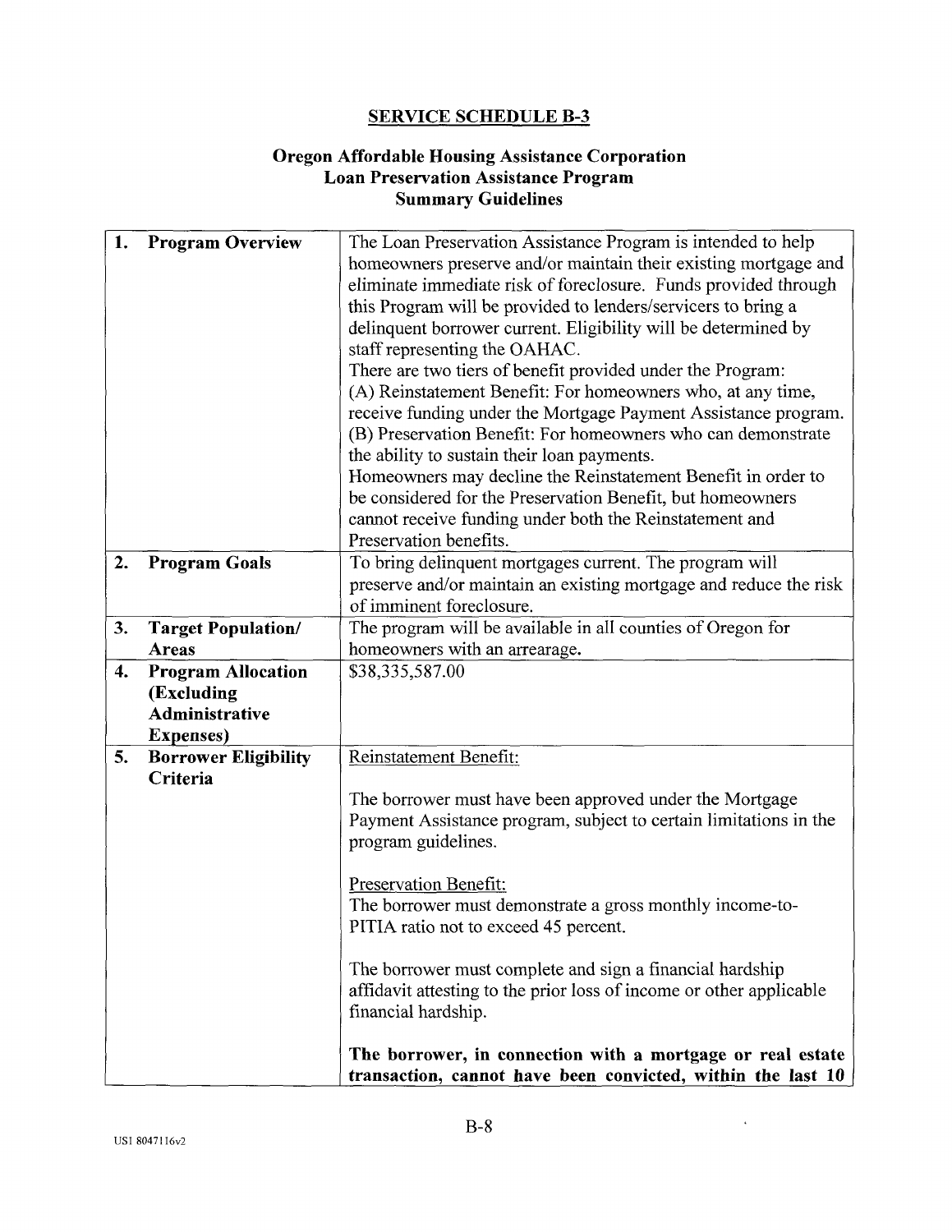|    |                                                        | years, of any one of the following: (A) felony larceny, theft,<br>fraud or forgery, (B) money laundering or (C) tax evasion.                                                                                                                                                                                                                                                                                                                                                                                                                                                                                      |
|----|--------------------------------------------------------|-------------------------------------------------------------------------------------------------------------------------------------------------------------------------------------------------------------------------------------------------------------------------------------------------------------------------------------------------------------------------------------------------------------------------------------------------------------------------------------------------------------------------------------------------------------------------------------------------------------------|
| 6. | Property/Loan                                          | Preservation Benefit:                                                                                                                                                                                                                                                                                                                                                                                                                                                                                                                                                                                             |
|    | <b>Eligibility Criteria</b>                            | The subject property must be a one unit, single family, owner-<br>occupied, primary residence and be located in Oregon.<br>The unpaid principal balance of the borrower's first-lien mortgage<br>cannot exceed the Federal Housing Administration loan limit, as<br>effective on November 18, 2011, for the county in which the<br>subject property is located.                                                                                                                                                                                                                                                   |
| 7. | <b>Program Exclusions</b>                              | The borrower cannot be in active bankruptcy.                                                                                                                                                                                                                                                                                                                                                                                                                                                                                                                                                                      |
|    |                                                        | The borrower's first-lien mortgage cannot be a home equity line<br>of credit, land sale contract, or otherwise privately financed<br>mortgage.                                                                                                                                                                                                                                                                                                                                                                                                                                                                    |
|    |                                                        | The borrower cannot own other residential real property.                                                                                                                                                                                                                                                                                                                                                                                                                                                                                                                                                          |
|    |                                                        | The subject property cannot be a condominium or townhome.                                                                                                                                                                                                                                                                                                                                                                                                                                                                                                                                                         |
| 8. | <b>Structure of</b>                                    | The Program is envisioned as a revolving fund. The Program will                                                                                                                                                                                                                                                                                                                                                                                                                                                                                                                                                   |
|    | Assistance                                             | make a five-year, non-recourse, zero-percent, forgivable, non-<br>amortizing loan for which a junior lien will be recorded against<br>the property. Twenty percent of the loan will be forgiven for each<br>year the loan is outstanding. If the property is sold or refinanced<br>prior to the loan termination date, the Program will recover funds<br>should sufficient equity be available from the transaction. The<br>Program will recycle recovered funds in order to provide<br>additional program assistance until December 31, 2017, at which<br>time any recovered funds will be returned to Treasury. |
| 9. | Per Household<br><b>Assistance</b>                     | Reinstatement Benefit:                                                                                                                                                                                                                                                                                                                                                                                                                                                                                                                                                                                            |
|    |                                                        | A maximum of \$10,000, subject to certain limitations in the<br>program guidelines.<br>Preservation Benefit:                                                                                                                                                                                                                                                                                                                                                                                                                                                                                                      |
|    |                                                        |                                                                                                                                                                                                                                                                                                                                                                                                                                                                                                                                                                                                                   |
|    |                                                        | A maximum of \$25,000 per borrower, subject to certain<br>limitations in the program guidelines.                                                                                                                                                                                                                                                                                                                                                                                                                                                                                                                  |
|    | 10. Duration of Assistance                             | Assistance is a one-time payment.                                                                                                                                                                                                                                                                                                                                                                                                                                                                                                                                                                                 |
|    | 11. Estimated Number of<br>Participating<br>Households | It is estimated that 4,000 homeowners will receive assistance.                                                                                                                                                                                                                                                                                                                                                                                                                                                                                                                                                    |
|    | 12. Program Inception/<br><b>Duration</b>              | The Program will begin in May 2012 and is expected to last 24<br>months, but may extend beyond 24 months where both funding<br>and need exists.                                                                                                                                                                                                                                                                                                                                                                                                                                                                   |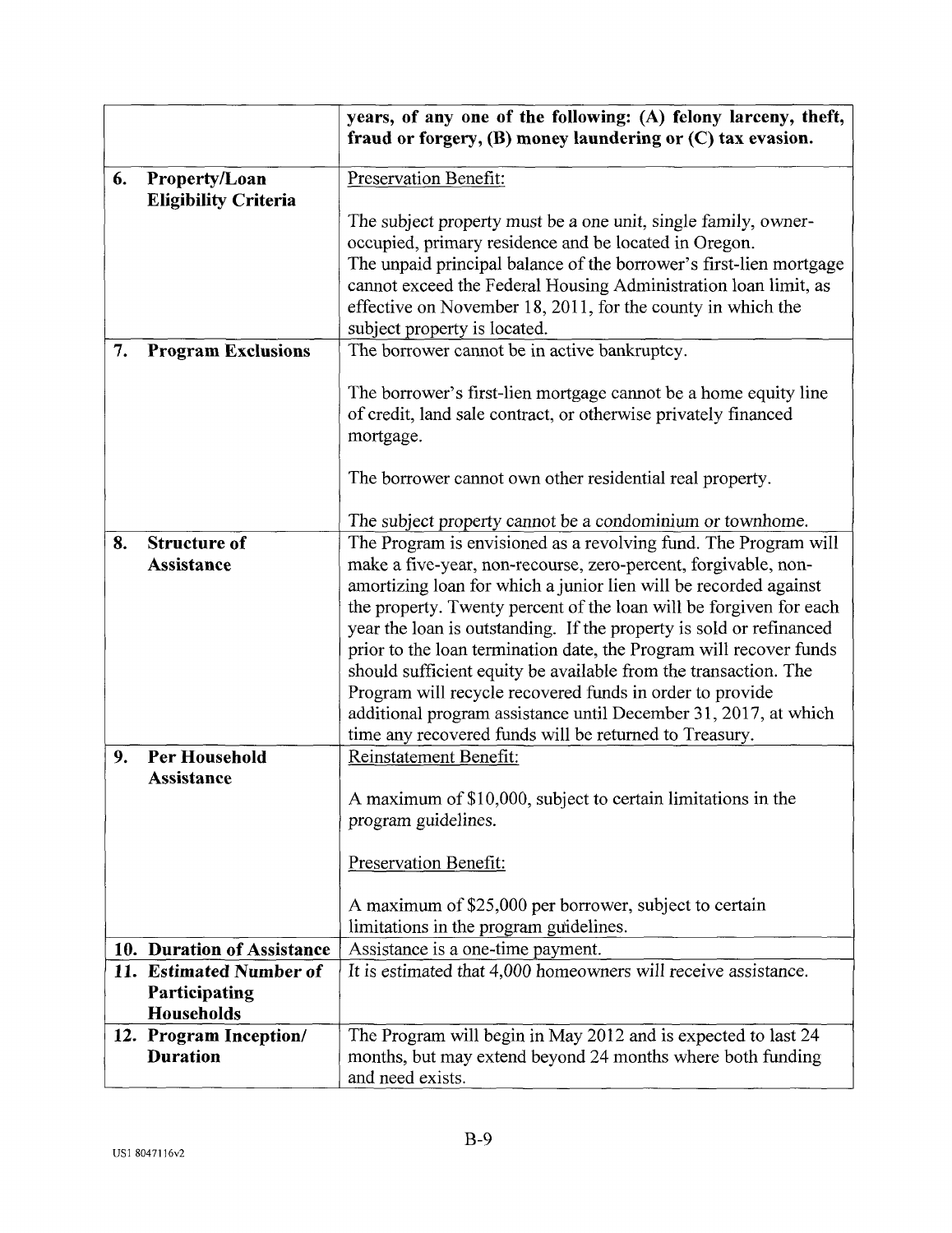| 13. Program Interactions<br>with Other Programs | The Program's Reinstatement Benefit will operate in conjunction<br>with the Mortgage Payment Assistance program. |
|-------------------------------------------------|------------------------------------------------------------------------------------------------------------------|
| (e.g. other HFA<br>programs)                    |                                                                                                                  |
| 14. Program Interactions                        | This Program would incentivize recipients to enter loan                                                          |
| with HAMP                                       | modification programs such as HAMP and may interact with both                                                    |
|                                                 | new and existing HAMP programs.                                                                                  |
| 15. Program Leverage                            | If the loan is reinstated, servicers will waive all administrative                                               |
| with Other Financial                            | fees accrued since the beginning of the delinquency.                                                             |
| <b>Resources</b>                                |                                                                                                                  |
| 16. Qualify as an                               | $\nabla$ No<br>$\Box$ Yes                                                                                        |
| Unemployment                                    |                                                                                                                  |
| Program                                         |                                                                                                                  |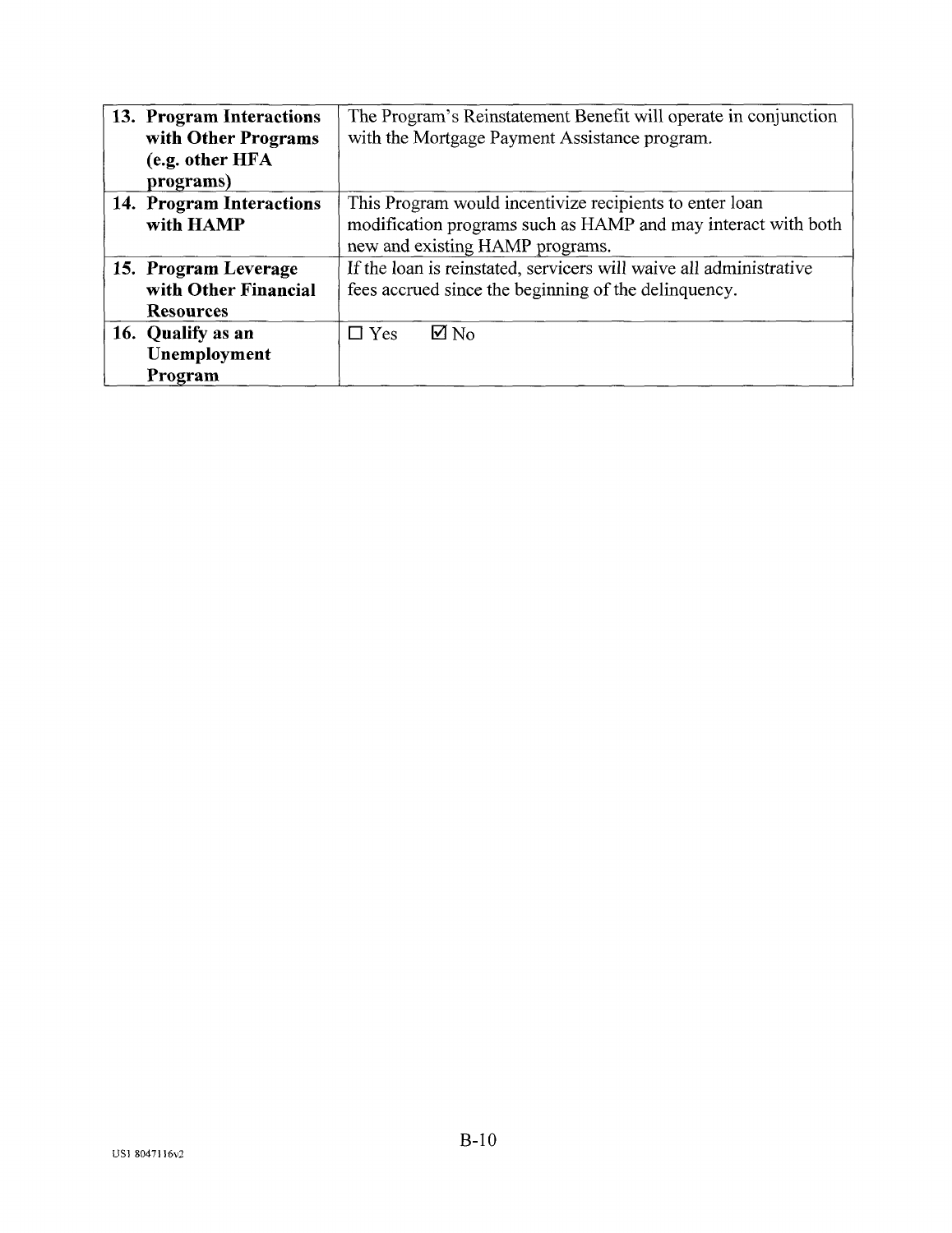#### **Oregon Affordable Housing Assistance Corporation Transition Assistance Program Summary Guidelines**

| 1. | <b>Program Overview</b>                                                               | The Transition Assistance Program will assist homeowners for<br>whom foreclosure would otherwise be inevitable. This Program<br>will serve as an alternative exit point for recipients of the<br>Mortgage Payment Assistance Program who do not regain<br>employment or recover from financial distress, to the extent that<br>such homeowners would benefit from loan preservation<br>assistance. This Program will work in conjunction with<br>servicer/lender short sale and deed-in-lieu of foreclosure<br>programs to help homeowners transition to affordable housing<br>expeditiously. The funds are to be used by borrowers to pay for<br>relocation expenses including, but not limited to: housing and<br>utility deposits, transportation and storage of household goods<br>and personal effects, and temporary housing costs. |
|----|---------------------------------------------------------------------------------------|-------------------------------------------------------------------------------------------------------------------------------------------------------------------------------------------------------------------------------------------------------------------------------------------------------------------------------------------------------------------------------------------------------------------------------------------------------------------------------------------------------------------------------------------------------------------------------------------------------------------------------------------------------------------------------------------------------------------------------------------------------------------------------------------------------------------------------------------|
|    |                                                                                       | OAHAC may work with lenders/servicers, real estate associations<br>and agents, and community organizations to identify potential<br>applicants.                                                                                                                                                                                                                                                                                                                                                                                                                                                                                                                                                                                                                                                                                           |
| 2. | <b>Program Goals</b>                                                                  | To provide funds to financially distressed borrowers so they may<br>be able to find affordable housing. Additionally, funds will serve<br>as an incentive to maintain the homeowner's existing home's<br>condition prior to turning it over to a lender/servicer.                                                                                                                                                                                                                                                                                                                                                                                                                                                                                                                                                                         |
| 3. | <b>Target Population/</b><br>Areas                                                    | The Program will be available in all counties in Oregon.                                                                                                                                                                                                                                                                                                                                                                                                                                                                                                                                                                                                                                                                                                                                                                                  |
| 4. | <b>Program Allocation</b><br>(Excluding<br><b>Administrative</b><br><b>Expenses</b> ) | \$0.00                                                                                                                                                                                                                                                                                                                                                                                                                                                                                                                                                                                                                                                                                                                                                                                                                                    |
| 5. | <b>Borrower Eligibility</b><br>Criteria                                               | The borrower must have a current household income equal to or<br>less than 120 percent of state median income. A borrower who<br>has a loan financed in whole or in part by bonds that are tax-<br>exempt under IRC section 143 is presumed to satisfy income<br>limits.                                                                                                                                                                                                                                                                                                                                                                                                                                                                                                                                                                  |
|    |                                                                                       | The borrower must complete and sign a financial hardship<br>affidavit attesting to the prior loss of income or other applicable<br>financial hardship.                                                                                                                                                                                                                                                                                                                                                                                                                                                                                                                                                                                                                                                                                    |
|    |                                                                                       | The borrower, in connection with a mortgage or real estate                                                                                                                                                                                                                                                                                                                                                                                                                                                                                                                                                                                                                                                                                                                                                                                |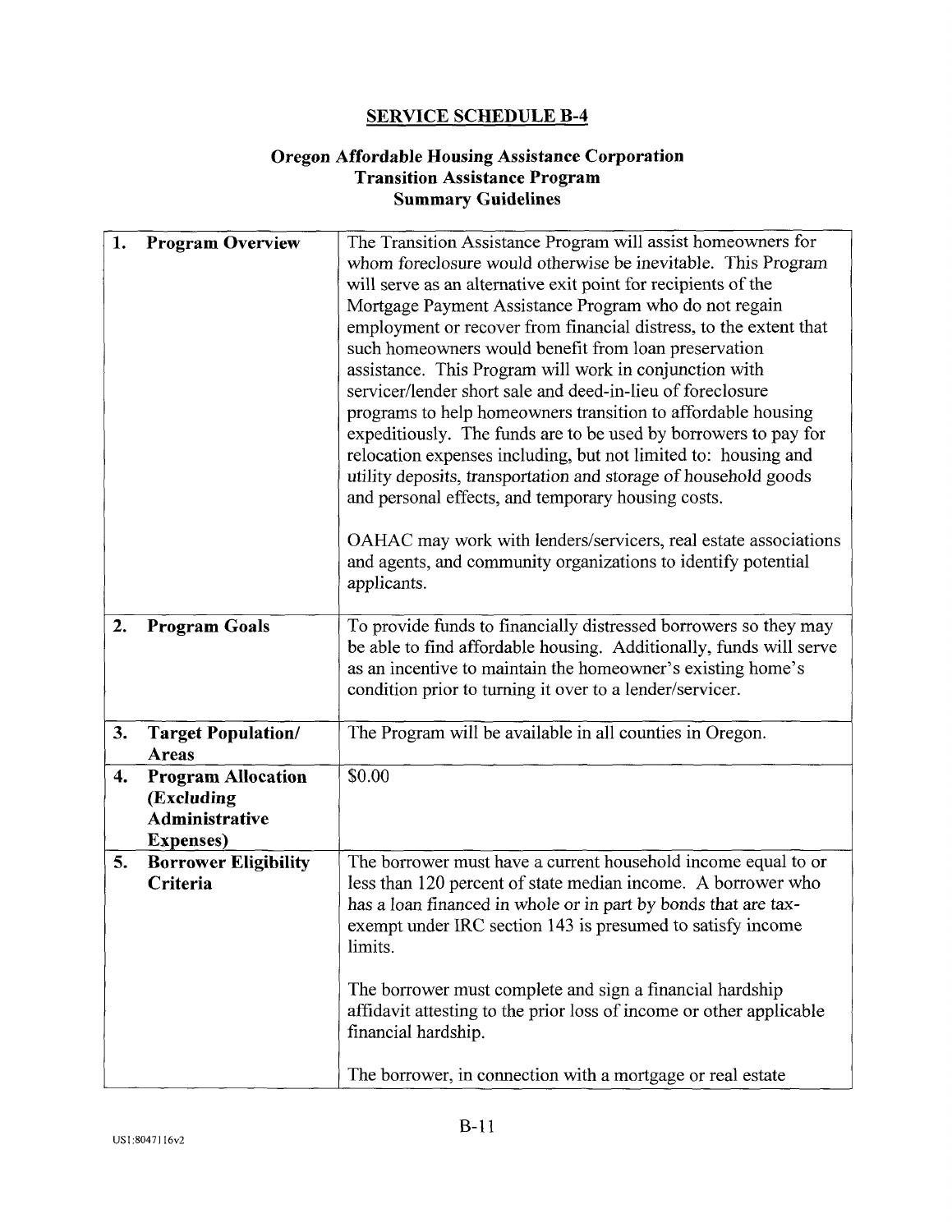| of any one of the following: (A) felony larceny, theft, fraud or<br>forgery, $(B)$ money laundering or $(C)$ tax evasion.<br>The borrower must complete a short sale or deed- in-lieu of<br>foreclosure agreement.<br>The subject property must be an owner-occupied, primary<br>Property/Loan<br>6.<br>residence, unless the borrower has relocated in the last 24 months<br><b>Eligibility Criteria</b><br>and provides documentation that the property was such<br>borrower's primary residence prior to relocation and satisfies |
|--------------------------------------------------------------------------------------------------------------------------------------------------------------------------------------------------------------------------------------------------------------------------------------------------------------------------------------------------------------------------------------------------------------------------------------------------------------------------------------------------------------------------------------|
|                                                                                                                                                                                                                                                                                                                                                                                                                                                                                                                                      |
|                                                                                                                                                                                                                                                                                                                                                                                                                                                                                                                                      |
|                                                                                                                                                                                                                                                                                                                                                                                                                                                                                                                                      |
|                                                                                                                                                                                                                                                                                                                                                                                                                                                                                                                                      |
|                                                                                                                                                                                                                                                                                                                                                                                                                                                                                                                                      |
| certain other qualifying criteria.                                                                                                                                                                                                                                                                                                                                                                                                                                                                                                   |
| The unpaid principal balance of the borrower's first-lien mortgage<br>cannot exceed \$350,000, unless certain qualifying conditions are                                                                                                                                                                                                                                                                                                                                                                                              |
| met. In no instance can the unpaid principal balance of the<br>borrower's first-lien mortgage exceed \$729,750.                                                                                                                                                                                                                                                                                                                                                                                                                      |
| The subject property must be a one-unit, single-family residence<br>(including condominiums and townhomes) located in Oregon.                                                                                                                                                                                                                                                                                                                                                                                                        |
| The borrower cannot own other residential real property.<br>7.<br><b>Program Exclusions</b>                                                                                                                                                                                                                                                                                                                                                                                                                                          |
| The borrower cannot be in active bankruptcy.                                                                                                                                                                                                                                                                                                                                                                                                                                                                                         |
| 8.<br><b>Structure of</b><br>This Program will not be structured as a loan.                                                                                                                                                                                                                                                                                                                                                                                                                                                          |
| Assistance<br>9.<br>Per Household<br>Maximum benefit is \$3,000 per household.                                                                                                                                                                                                                                                                                                                                                                                                                                                       |
| <b>Assistance</b>                                                                                                                                                                                                                                                                                                                                                                                                                                                                                                                    |
| One-time payment to the borrower at or after closing (transfer of<br>10. Duration of Assistance<br>title) of the deed-in-lieu or short sale transaction.                                                                                                                                                                                                                                                                                                                                                                             |
| 11. Estimated Number of<br>$\theta$                                                                                                                                                                                                                                                                                                                                                                                                                                                                                                  |
| Participating                                                                                                                                                                                                                                                                                                                                                                                                                                                                                                                        |
| Households                                                                                                                                                                                                                                                                                                                                                                                                                                                                                                                           |
| This Program is suspended until further notice.<br>12. Program Inception/<br><b>Duration</b>                                                                                                                                                                                                                                                                                                                                                                                                                                         |
| It is anticipated the Program will provide additional support to<br>13. Program Interactions                                                                                                                                                                                                                                                                                                                                                                                                                                         |
| eligible recipients above and beyond the assistance provided<br>with Other Programs                                                                                                                                                                                                                                                                                                                                                                                                                                                  |
| through HAFA. The Program would essentially fill gaps for the<br>(e.g. other HFA                                                                                                                                                                                                                                                                                                                                                                                                                                                     |
| borrower in areas where HAFA assistance falls short of the<br>programs)                                                                                                                                                                                                                                                                                                                                                                                                                                                              |
| resources needed for a successful transition.<br>None.                                                                                                                                                                                                                                                                                                                                                                                                                                                                               |
| 14. Program Interactions<br>with HAMP                                                                                                                                                                                                                                                                                                                                                                                                                                                                                                |
| 15. Program Leverage<br>There is no current anticipated leverage; however this program                                                                                                                                                                                                                                                                                                                                                                                                                                               |
| with Other Financial<br>will be layered on any other resources the borrower is able to                                                                                                                                                                                                                                                                                                                                                                                                                                               |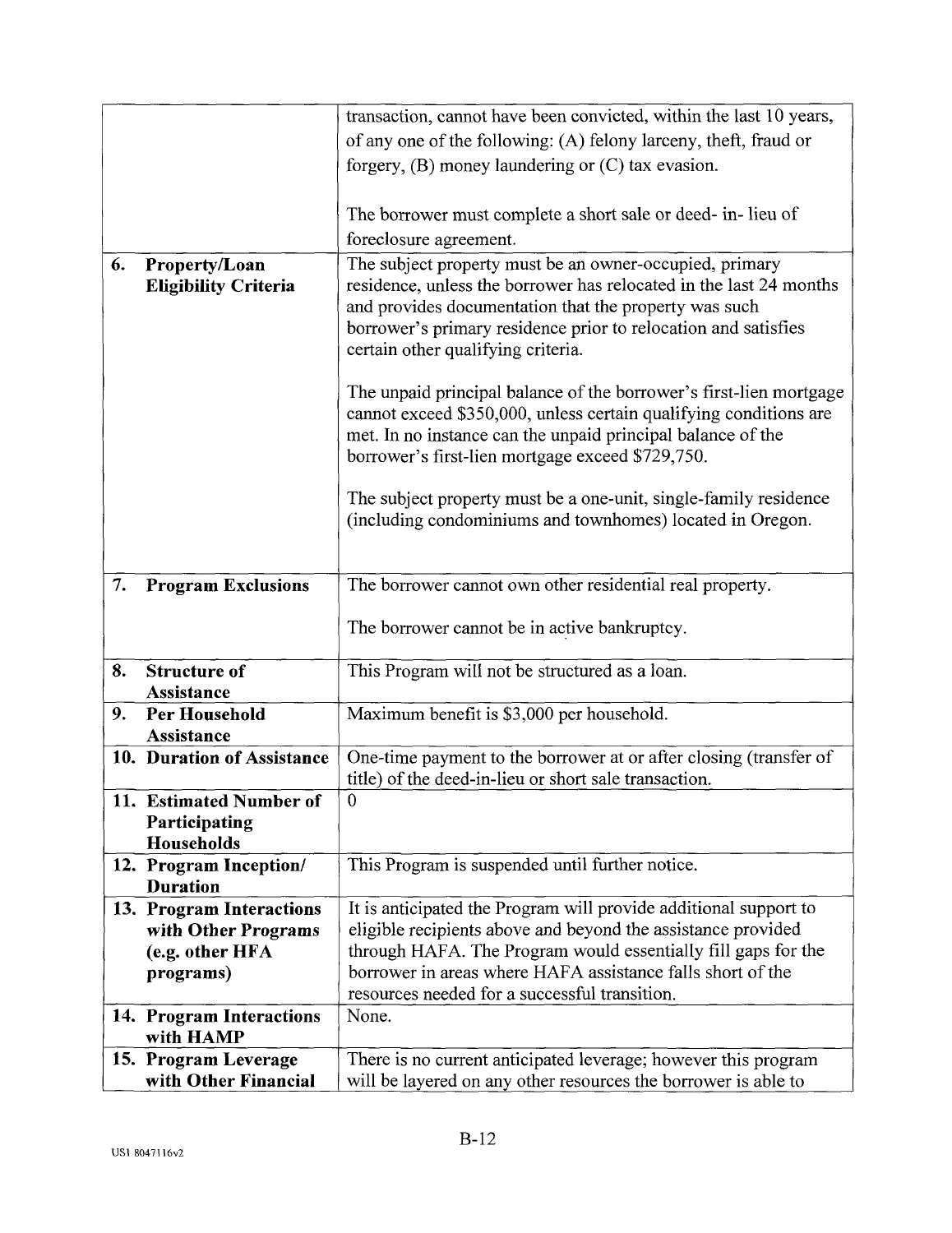| <b>Resources</b>                             | receive for leaving his or her home before foreclosure. |
|----------------------------------------------|---------------------------------------------------------|
| 16. Qualify as an<br>Unemployment<br>Program | ⊠No<br>$\Box$ Yes                                       |

 $\mathcal{L}^{\text{max}}$ 

 $\mathcal{L}^{\text{max}}_{\text{max}}$  , where  $\mathcal{L}^{\text{max}}_{\text{max}}$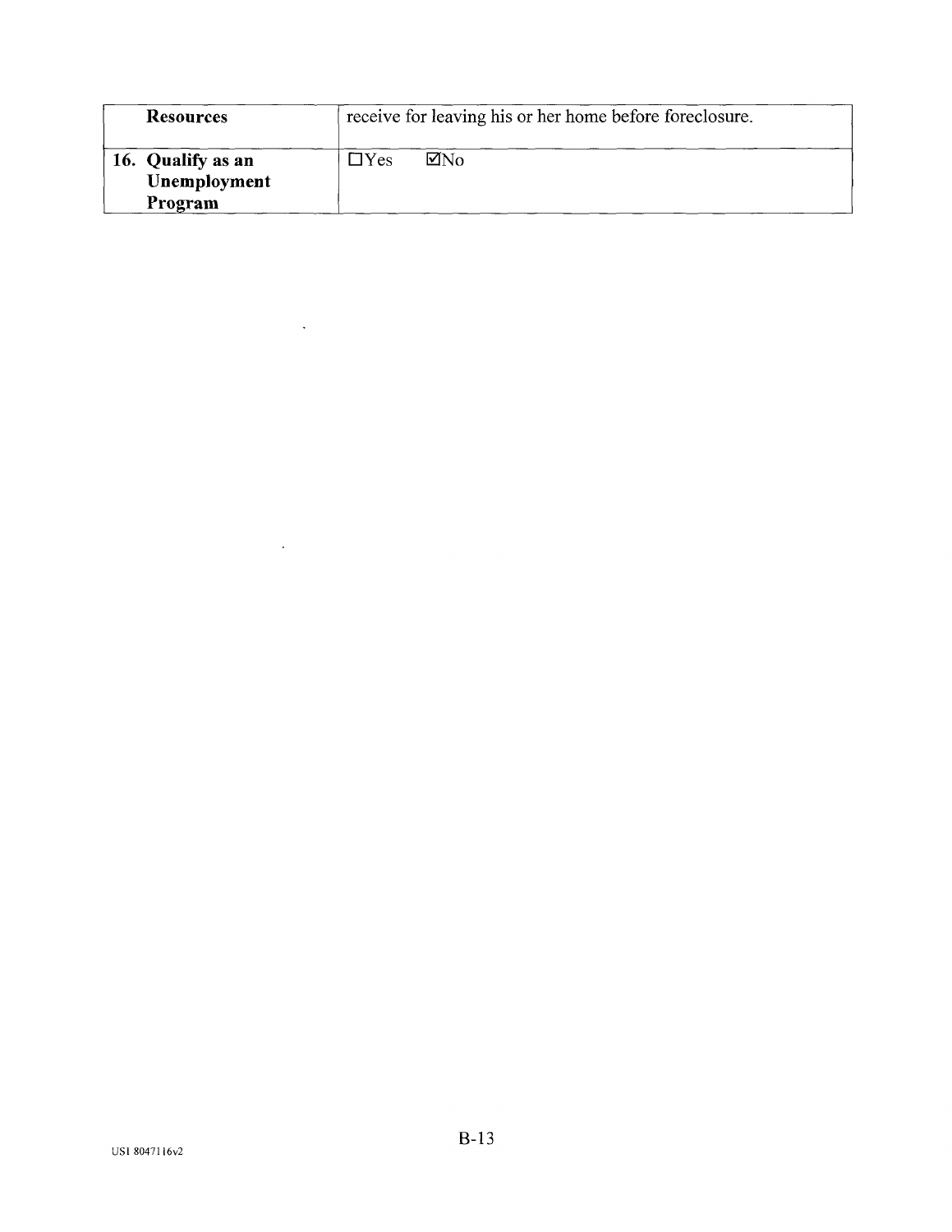#### **Oregon Affordable Housing Assistance Corporation Loan Refinancing Assistance Pilot Project Summary Guidelines**

| 1.<br><b>Program Overview</b> | The Loan Refinancing Assistance Pilot Project will target two<br>Oregon counties hit hard by the housing crisis to provide<br>assistance to homeowners with negative equity mortgages, who<br>have recovered from unemployment, underemployment or<br>financial distress and show the capability to pay a mortgage<br>payment based on a principal amount reflective of the current<br>market value of the home. There are two structures that will be<br>utilized to accomplish the refinance, depending on restrictions<br>affecting the loan holder.                                                                                                                                                                                                                                                                                                                                                                               |
|-------------------------------|---------------------------------------------------------------------------------------------------------------------------------------------------------------------------------------------------------------------------------------------------------------------------------------------------------------------------------------------------------------------------------------------------------------------------------------------------------------------------------------------------------------------------------------------------------------------------------------------------------------------------------------------------------------------------------------------------------------------------------------------------------------------------------------------------------------------------------------------------------------------------------------------------------------------------------------|
|                               | Loan Purchase Structure: Under the Loan Purchase Structure,<br>OAHAC, after review and approval by Oregon Housing and<br>Community Services (OHCS), will provide funding for the<br>purchase of loans on behalf of homeowners. All as part of one<br>concurrent and seamless transaction, the loan will be purchased in<br>accordance with a funding agreement with OAHAC, for a price<br>that is at or below the current appraised value and at least 10<br>percent below the current unpaid principal balance of the loan. A<br>new, affordable loan based on a principal amount equal to or<br>lesser than the home's current appraised value will be originated.                                                                                                                                                                                                                                                                  |
|                               | Short Sale Structure: The Short Sale Structure will be utilized in<br>the event the holder of the loan is subject to certain restrictions,<br>operationally and/or legally, with respect to a loan sale<br>transaction. In this scenario, OAHAC will utilize its contractor,<br>Further 2 Development LLC ("Further"), to facilitate a short sale.<br>All as part of one concurrent and seamless transaction, the home<br>will be sold to Further for a price that is at or below the current<br>appraised value and at least 10% below the current unpaid<br>principal balance of the loan. Title to the home will be<br>transferred to Further and then back to the homeowner through a<br>newly originated affordable loan for the homeowner at a principal<br>amount equal to or lesser than the home's current appraised value.<br>That new loan will be assigned to OHCS, in accordance with a<br>funding agreement with OAHAC. |
|                               | The end result will be the same under either structure: the<br>homeowner remains in the home with a new, affordable loan.                                                                                                                                                                                                                                                                                                                                                                                                                                                                                                                                                                                                                                                                                                                                                                                                             |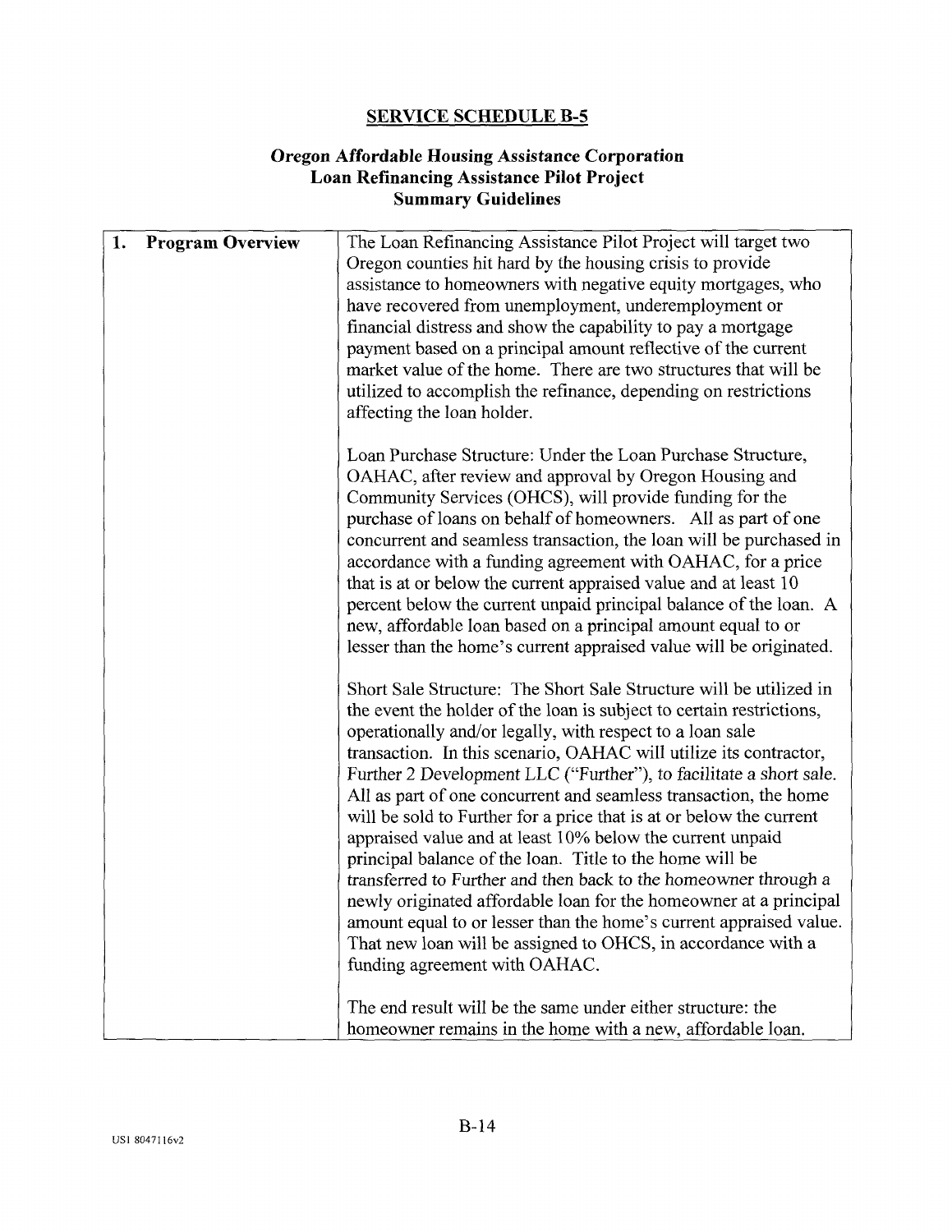| 2.<br>3. | <b>Program Goals</b>                                                                  | The Loan Refinancing Assistance Pilot Project's goals are to<br>assist homeowners escape negative equity situations, help to slow<br>the ongoing decline in property value, and provide approved<br>homeowners with reliable, affordable, sustainable mortgages.<br>The Program will be available in two Oregon counties, Deschutes |
|----------|---------------------------------------------------------------------------------------|-------------------------------------------------------------------------------------------------------------------------------------------------------------------------------------------------------------------------------------------------------------------------------------------------------------------------------------|
|          | <b>Target Population/</b><br><b>Areas</b>                                             | and Jackson, and focus exclusively on homeowners who have<br>recovered from a financial hardship, are saddled with negative<br>equity mortgages, and demonstrate the capability to pay a loan<br>refinanced to an amount that is equal to or less thane home's<br>current value.                                                    |
| 4.       | <b>Program Allocation</b><br>(Excluding<br><b>Administrative</b><br><b>Expenses</b> ) | \$10,000,000.00                                                                                                                                                                                                                                                                                                                     |
| 5.       | <b>Borrower Eligibility</b><br>Criteria                                               | The borrower must have a current household income equal to or<br>less than 150 percent of state median income. A borrower who<br>has a loan financed in whole or in part by bonds that are tax<br>exempt under IRC section 143 is presumed to satisfy income<br>limits.                                                             |
|          |                                                                                       | The borrower must demonstrate the ability to meet standard<br>payment ratios for at least the home's current appraised value.<br>The borrower must complete and sign a financial hardship<br>affidavit attesting to the prior loss of income or other applicable<br>financial hardship.                                             |
|          |                                                                                       | The borrower, in connection with a mortgage or real estate<br>transaction, cannot have been convicted, within the last 10 years,<br>of any one of the following: (A) felony larceny, theft, fraud or<br>forgery, $(B)$ money laundering or $(C)$ tax evasion.                                                                       |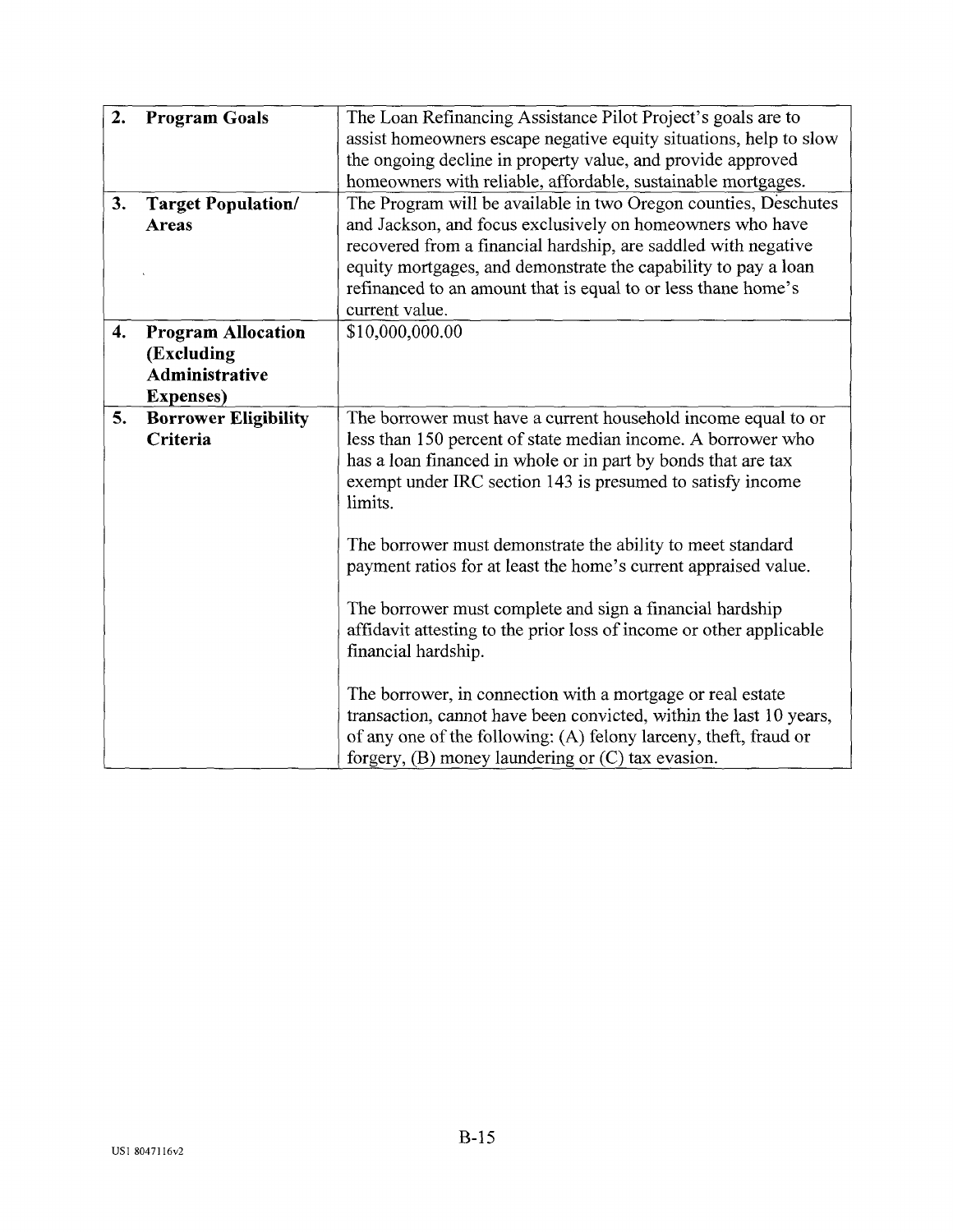| 6. | Property/Loan<br>Eligibility Criteria | The subject property must be an owner-occupied, primary<br>residence and be located in Oregon.                                                                                                                                                                                                                                                                                                                                 |
|----|---------------------------------------|--------------------------------------------------------------------------------------------------------------------------------------------------------------------------------------------------------------------------------------------------------------------------------------------------------------------------------------------------------------------------------------------------------------------------------|
|    |                                       | The subject property must be a one unit, single family residence<br>or a condominium which is warrantable or on the FHA eligibility<br>list.                                                                                                                                                                                                                                                                                   |
|    |                                       | The unpaid principal balance of the borrower's first-lien mortgage<br>cannot exceed \$499,000.                                                                                                                                                                                                                                                                                                                                 |
|    |                                       | Loans must be purchased at or below appraised market value of<br>the home.                                                                                                                                                                                                                                                                                                                                                     |
|    |                                       | The new loan cannot have a debt-to-income ratio in which PITIA<br>is greater than 35 percent of total income and total household debt<br>is greater than 45 percent of total income. Exceptions to the<br>maximum debt-to-income ratio may be considered based on the<br>borrower's creditworthiness.                                                                                                                          |
|    |                                       | Loans can only be purchased if the lender/servicer has discounted<br>the price of the loan by at least 10 percent of the current unpaid<br>principal balance.                                                                                                                                                                                                                                                                  |
| 7. | Program Exclusions                    | The borrower's first-lien mortgage cannot be a home equity line<br>of credit, third party contract, or other private party loan.                                                                                                                                                                                                                                                                                               |
|    |                                       | The borrower cannot own other residential real property.                                                                                                                                                                                                                                                                                                                                                                       |
|    |                                       | Employees of contractor Further.                                                                                                                                                                                                                                                                                                                                                                                               |
| 8. | <b>Structure of Assistance</b>        | The new mortgage will be for a term of 30 years, carry a fixed<br>interest rate (to be set by OAHAC and applied uniformly for all<br>borrowers) and the loan amount will be set at an amount equal to<br>or less than the current appraised value of the home.                                                                                                                                                                 |
|    |                                       | The Pilot is envisioned as a revolving fund and OHCS, OAHAC,<br>Further or another approved entity may arrange for take-out<br>financing or sell the loan and revolve the funding directly back to<br>OAHAC until December 31, 2017, for the purpose of funding<br>other Loan Refinance Assistance Pilot Project transactions. All<br>repayments and profits after December 31, 2017, if any, will be<br>returned to Treasury. |
| 9. | Per Household<br>Assistance           | Based on the goal of recycling the program allocation of<br>\$10,000,000 five times, the average per household assistance is<br>expected to be approximately \$30,000 by December 2017. The<br>per transaction cost will be higher as it does not account for the<br>revolving of the program funds.                                                                                                                           |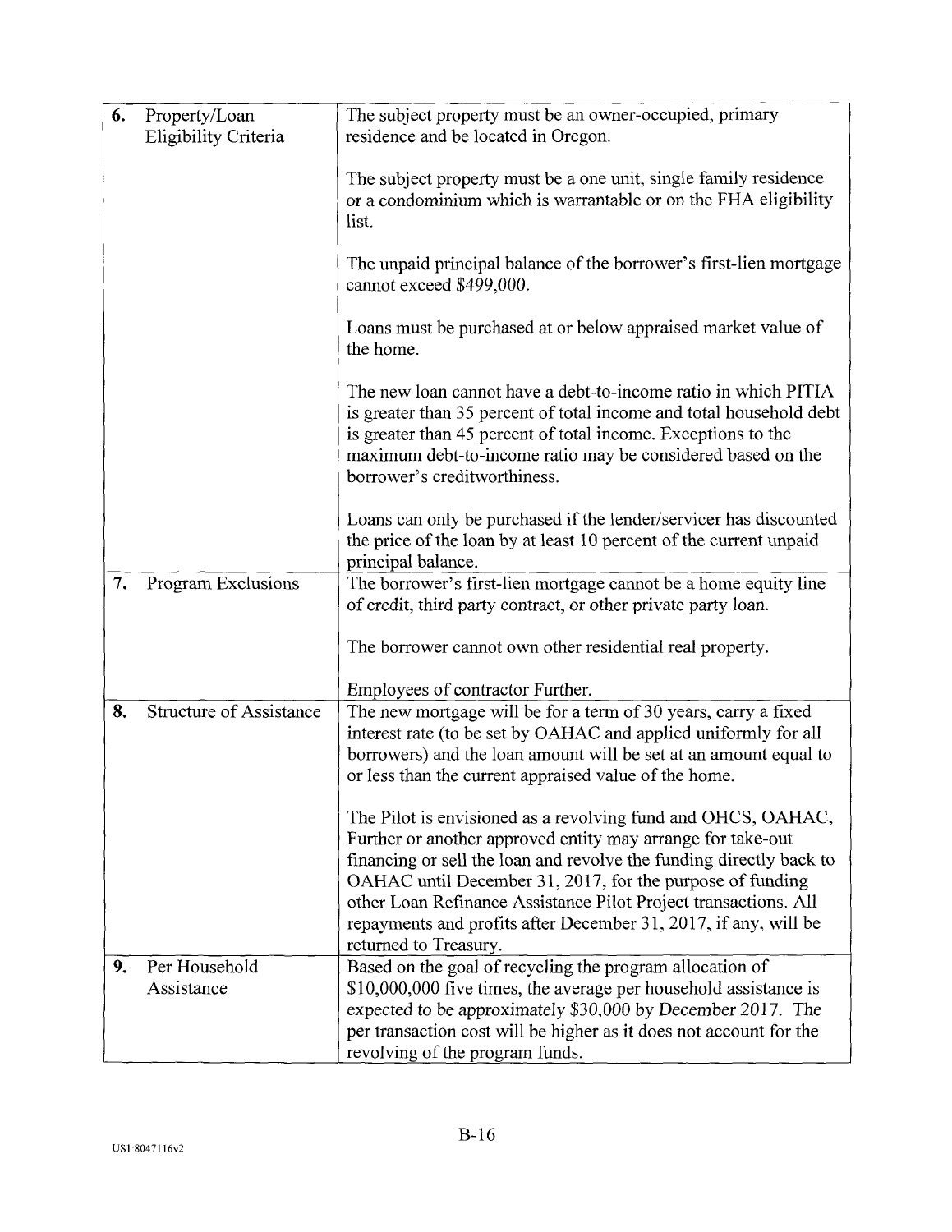| 10. Duration of Assistance                   | Assistance will be provided in a one-time transaction to close the                                                            |
|----------------------------------------------|-------------------------------------------------------------------------------------------------------------------------------|
|                                              | new affordable loan with high touch servicing.                                                                                |
|                                              |                                                                                                                               |
|                                              | Any required counseling will be provided by HUD approved<br>agencies using non-HHF resources.                                 |
| 11. Estimated Number of                      | OAHAC anticipates helping approximately 330 homeowners.                                                                       |
| Participating                                | (\$10,000,000 program allocation; multiplied by 5, the number of                                                              |
| Households                                   | times the funding is expected to revolve; divided by \$150,000 per                                                            |
|                                              | estimated average transaction amount).                                                                                        |
| 12. Program Inception/                       | The program began in October 2011 and is expected to last until                                                               |
| Duration                                     | December 2017.                                                                                                                |
| 13. Program Interactions                     | None.                                                                                                                         |
| with Other Programs                          |                                                                                                                               |
| (e.g. other HFA                              |                                                                                                                               |
| programs)                                    |                                                                                                                               |
| 14. Program Interactions                     | None.                                                                                                                         |
| with HAMP                                    |                                                                                                                               |
| 15. Program Leverage with<br>Other Financial | It is expected that this HHF investment will leverage \$50 million                                                            |
| Resources                                    | in permanent mortgages. Additionally, gains realized through<br>third-party mortgage refinancing or secondary mortgage market |
|                                              | loan sales due to discounts received at the time of transaction will                                                          |
|                                              | be reinvested to grow the size of the revolving fund throughout                                                               |
|                                              | the program period.                                                                                                           |
| 16. Qualify as an                            | $\boxtimes$ No<br>$\Box$ Yes                                                                                                  |
| Unemployment                                 |                                                                                                                               |
| Program                                      |                                                                                                                               |